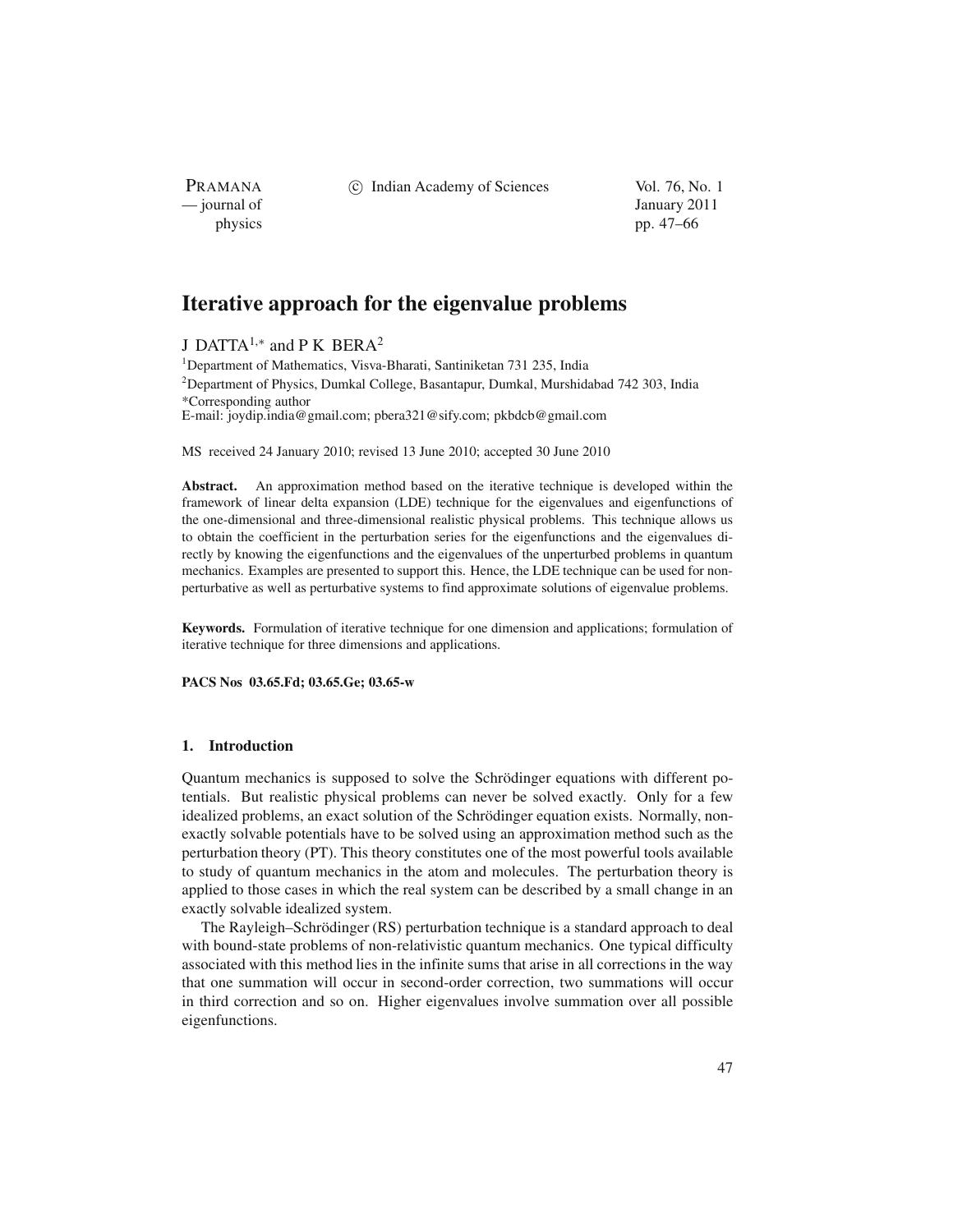As opposed to this, the so-called logarithmic perturbation theory (LPT) [1] exists in another form of the perturbation theory in which the energy correction to any order is recast in an alternative simpler form. Here the knowledge of the unperturbed initial state is sufficient to compute the values for the energy corrections. Within the framework of LPT, the conventional way to solve a quantum mechanical bound-state problem consists of changing from the wave function to its logarithmic derivative and converting the timeindependent Schrödinger equation into the nonlinear Riccati equation.

Utilizing an appropriate ansatz to the wave function, Ikhdair and Server [2] reproduced a single bound-state solution of the radial Schrödinger equation confining perturbed Coulomb problem. Dutta and Mukherjee [3] studied the analytical solution of the Schrödinger equation for the energy levels with a class of confining potentials [3] using Kato–Rellich perturbation theory of linear operations. Killingbeck [4] has calculated the energy eigenvalues of the confinement potential using hypervirial relations.

One interesting problem is to find out the higher excited states and the corresponding energy. Exact solution of Schrödinger equations provides all important information about the system concerned. But for physical systems, completely exactly solvable potentials are very few in number. Therefore, the quasi-exactly solvable potentials (QES) have received wide attention [5]. These QES models allow exact solutions only for a limited part of the energy spectrum. Thus, these potentials fill up the gap between the exactly solvable and non-solvable potentials and help to understand many physical phenomena. Moreover, QES problem has its own inner mathematical beauty – it can provide a good starting point for doing calculations perturbatively for complex systems.

Non-singular potentials are very much fascinating now-a-days because of their mathematical beauty like parity and time reversal symmetry (PT) [6] and its application in different branches of physics [7]. Recently, the study of anharmonic potentials have been much more desirable to physicists and mathematicians who want to understand newly discovered phenomena such as structural phase transitions, polaron formation in solids and the concept of false vacuo in field theory. Unfortunately, the study of these anharmonic potentials have not been carried out further.

In an interesting work, Amore *et al* [8] have presented the linear delta expansion (LDE) technique [9] to find approximate solutions to eigenvalue problems of non-perturbative nature. Here, our objective is to examine the simple perturbation formulae within the framework of LDE technique from which one can obtain all perturbation corrections to eigenvalue problems of perturbative nature in quantum mechanics for real QES systems. In the application of the present method to the ground state as well as the excited state, one requires the knowledge of the unperturbed eigenfunctions and eigenvalues. Hence, the present technique offers explicit expressions for the energy corrections and provides a clean route to the excited states. This simple technique provides a basis to develop a useful technique for the real QES problems.

In §2 and §3 we have developed the iterative formulation within the framework of LDE technique for both one- and three-dimensional systems, respectively and applied this technique for calculating the first- and second-order corrections for the ground state as well as the excited states for quantum mechanical QES potentials – quartic anharmonic, sextic, octic potentials in one dimension and harmonic oscillator plus non-singular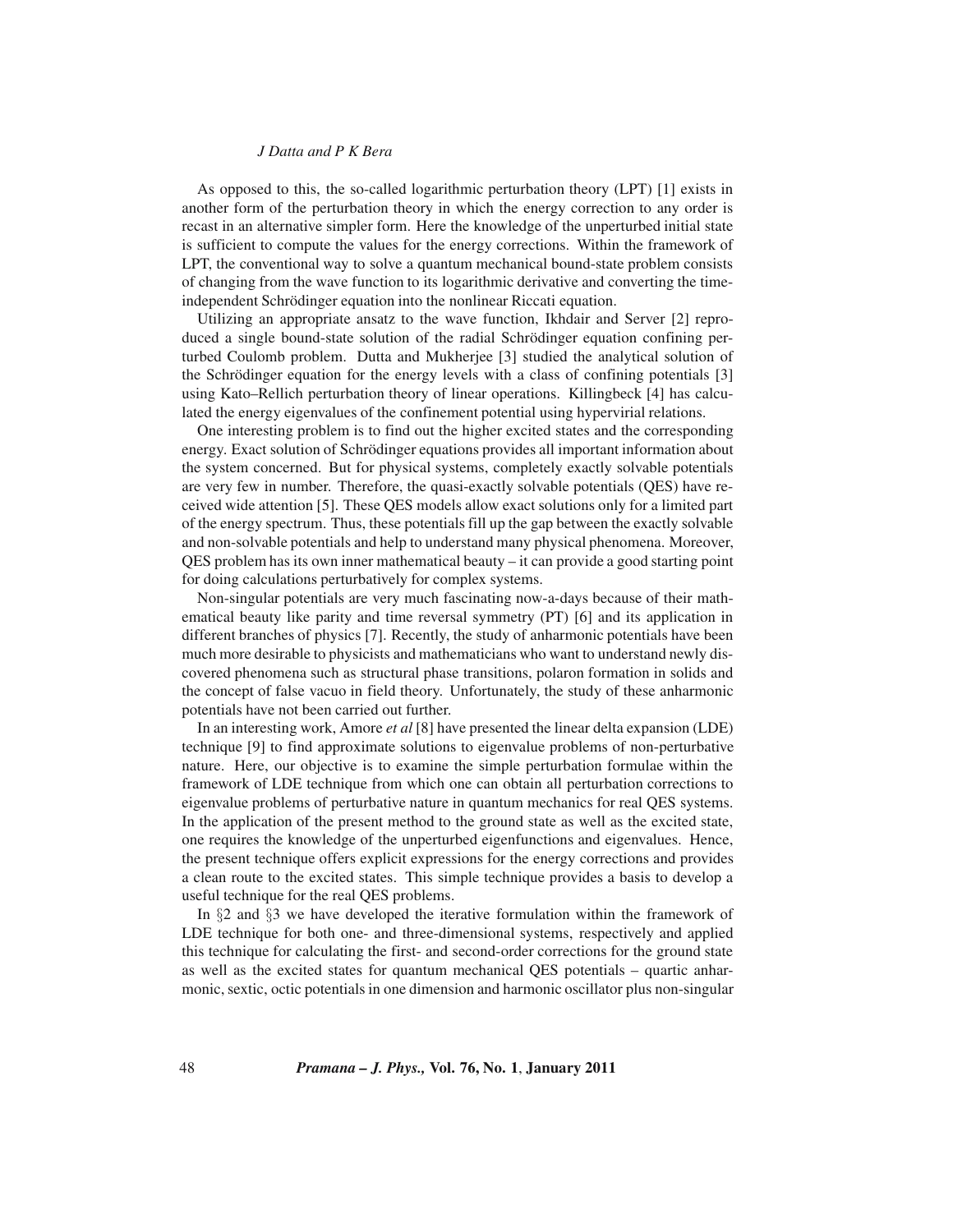potential, spherical anharmonic oscillator, Coulomb plus non-singular potential and perturbed Coulomb potential in three dimensions. Finally, we draw the conclusion in §4.

# **2. Formalism and applications**

# 2.1 *Formulation of iterative technique for one-dimensional systems*

Many quantum mechanical problems are characterized by Hamiltonians  $(H)$  for which it is difficult to solve the corresponding eigenvalue problem exactly. Fortunately, there exist physical situations where the unsolved Hamiltonian differs only slightly from the Hamiltonian ( $H_0$ ) for a problem that can be solved rigorously. The small difference  $H_p$ between H and  $H_0$  is referred to as a perturbation and the so-called perturbation theory provides useful techniques for constructing the eigenspectrum or the eigenfunction of the full Hamiltonian  $H$  by using the knowledge of the corresponding quantities for  $H_0$  and the smallness of  $H<sub>p</sub>$ .

Consider the Schrödinger equation in one dimension

$$
H\psi(x) = E\psi(x) \tag{1}
$$

with

$$
H = H_0 + H_p. \tag{2}
$$

As already noted,  $H_0$  forms a simpler Hamiltonian, of which we know the spectrum, and  $H<sub>p</sub>$  is a small perturbation to  $H<sub>0</sub>$ . We are interested in generating the eigenvalues and eigenstates of  $H$  by LDE technique. In the traditional Rayleigh–Schrödinger perturbation theory, the wave function and energy eigenvalue of eq. (1) are expanded as

$$
\psi(x) = \psi_0 + \lambda \psi_1(x) + \lambda^2 \psi_2(x) + \cdots
$$
\n(3)

and

$$
E = E_0 + \lambda E_1 + \lambda^2 E_2 + \cdots, \qquad (4)
$$

where  $\psi(x)$  and  $E_0$  stand for the eigenstates and eigenvalues of  $H_0$  while  $\psi_j(x)$  and  $E_j$ are the jth order corrections over  $\psi_0(x)$  and  $E_0$  respectively. Equations (1)–(4) provide a basis to compute the corrections of  $\psi_i(x)$  and  $E_i$ .

The derivation of the mathematical procedure to obtain the approximate solutions can be facilitated by writing the Schrödinger equation in the form

$$
\frac{d^2\psi(x)}{dx^2} + \left(E - V_0(x) - V_p(x)\right)\psi(x) = 0,
$$
\n(5)

Here, the potential  $V_0(x)$  is exactly solvable and  $V_p(x)$  is the perturbing potential of interest. Here, E denotes the energy. Throughout this paper, the unit system  $2m = \hbar = 1$ is chosen.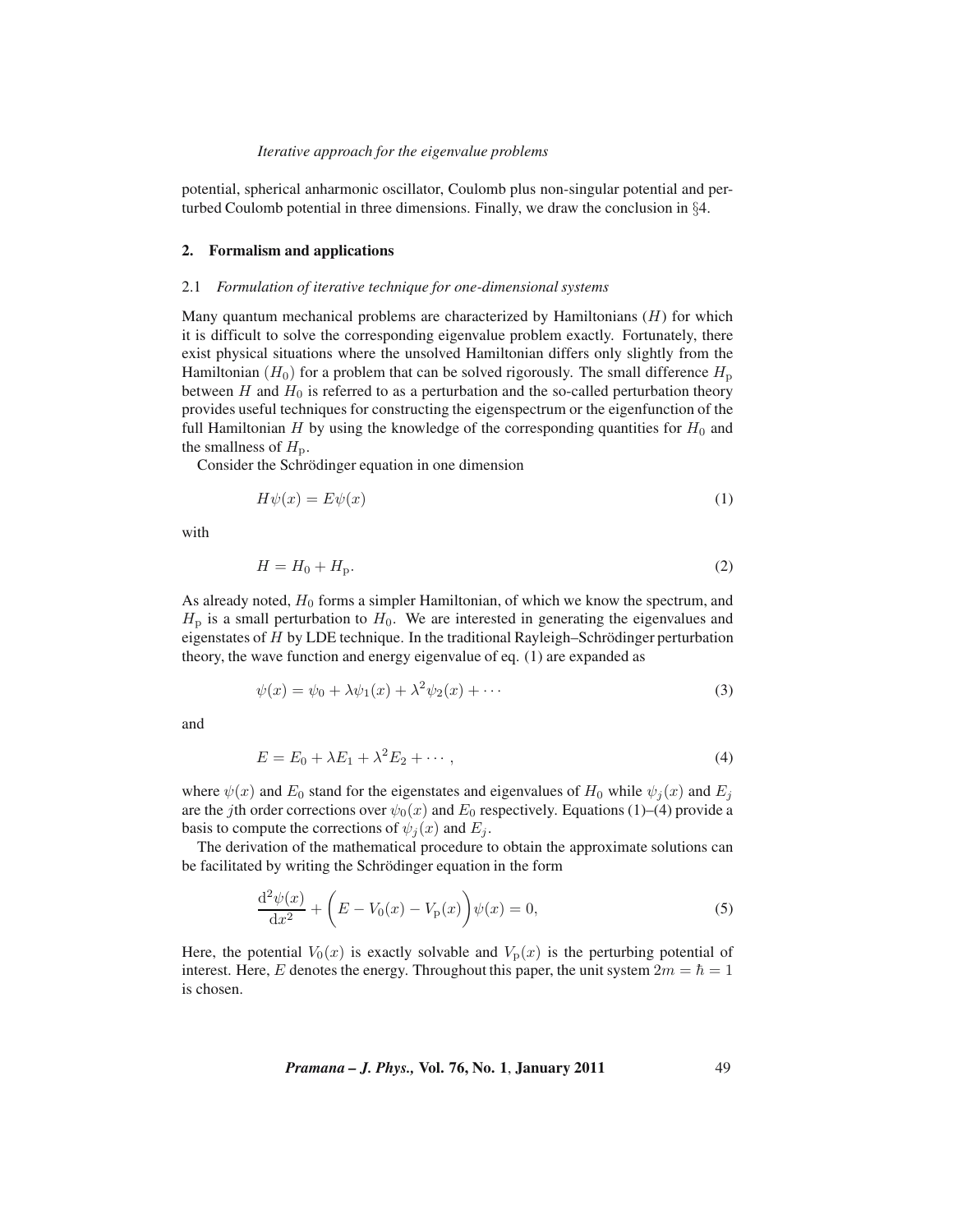In order to calculate perturbation corrections of sufficiently larger order by means of LDE technique, we define the unnormalized nth bound state wave function of eq.  $(5)$  as

$$
\psi_n(x) = e^{-f(x)} \Phi_n(x), \quad n = 0, 1, 2, 3, \dots.
$$
 (6)

Here, the exponential function  $f(x)$  is known for the unperturbed potential  $V_0(x)$  and the eigenfunctions  $\Phi_n(x)$  will be determined. Substituting eq. (6) into eq. (5), we arrive at the differential equation

$$
\Phi''_n(x) - 2f'(x)\Phi'_n(x) + (E_n - V_0(x) + f'^2(x) - f''(x))\Phi_n(x)
$$
  
=  $V_p(x)\Phi_n(x)$ . (7)

Following the spirit of our LDE technique, we have introduced in eq. (7)  $\delta$ , which is used as a power-counting device, and as a result we can rewrite eq. (7) as perturbative differential equation like

$$
\Phi''_n(x) - 2f'(x)\Phi'_n(x) + (E_n - V_0(x) + f'^2(x) - f''(x))\Phi_n(x)
$$
  
=  $\delta(V_p(x))\Phi_n(x)$ . (8)

Here, we shall treat the right-hand side of eq. (8) as a perturbation. It is obvious that when  $\delta = 0$ , eq. (8) becomes an unperturbed problem. When  $\delta = 1$  it becomes the original eq. (7). So, when the embedding parameter  $\delta$  monotonically increases from zero to unity, the trivial problem is continuously deformed. The basic assumption is that the solution of eq. (8) can be written as a power series in  $\delta$  as

$$
\Phi_n(x) = \sum_{j=0}^{\infty} \delta^j \phi_{nj}(x), \quad E_n = \sum_{j=0}^{\infty} \delta^j E_{nj}.
$$
\n(9)

When  $\delta = 1$ , the best approximation for solutions are

$$
\Phi_n(x) = \phi_{n0}(x) + \phi_{n1}(x) + \phi_{n2}(x) + \cdots
$$

and

$$
E_n(x) = E_{n0}(x) + E_{n1}(x) + E_{n2}(x) + \cdots,
$$

where the solutions  $\phi_{n0}(x)$  as well as the eigenvalues  $E_{n0}$  stand for the unperturbed systems while  $\phi_{ni}(x)$  and  $E_{ni}$  are the jth-order corrections over  $\phi_n(x)$  and  $E_n$ , respectively. Substituting eq. (9) into eq. (8), one can generate a hierarchy of equations corresponding to the different order of  $\delta$  on both sides of eq. (8) as

$$
\phi_{n0}''(x) - 2f'(x)\phi_{n0}'(x) + (E_{n0} - V_0(x) + f'^2(x) - f''(x))\phi_{n0}(x) = 0,\qquad(10)
$$

$$
\phi_{n1}'' - 2f'(x)\phi_{n1}'(x) + (E_{n0} - V_0(x) + f'^2(x) - f''(x))\phi_{n1}(x)
$$
  
=  $(V_p - E_{n1})\phi_{n0}(x)$  (11)

and

$$
\phi_{n2}''(x) - 2f'(x)\phi_{n2}'(x) + (E_{n0} - V_0(x) + f'^2(x) - f''(x))\phi_{n2}(x)
$$
  
= 
$$
-E_{n2}\phi_{n0}(x) + (V_p - E_{n1})\phi_{n1}(x).
$$
 (12)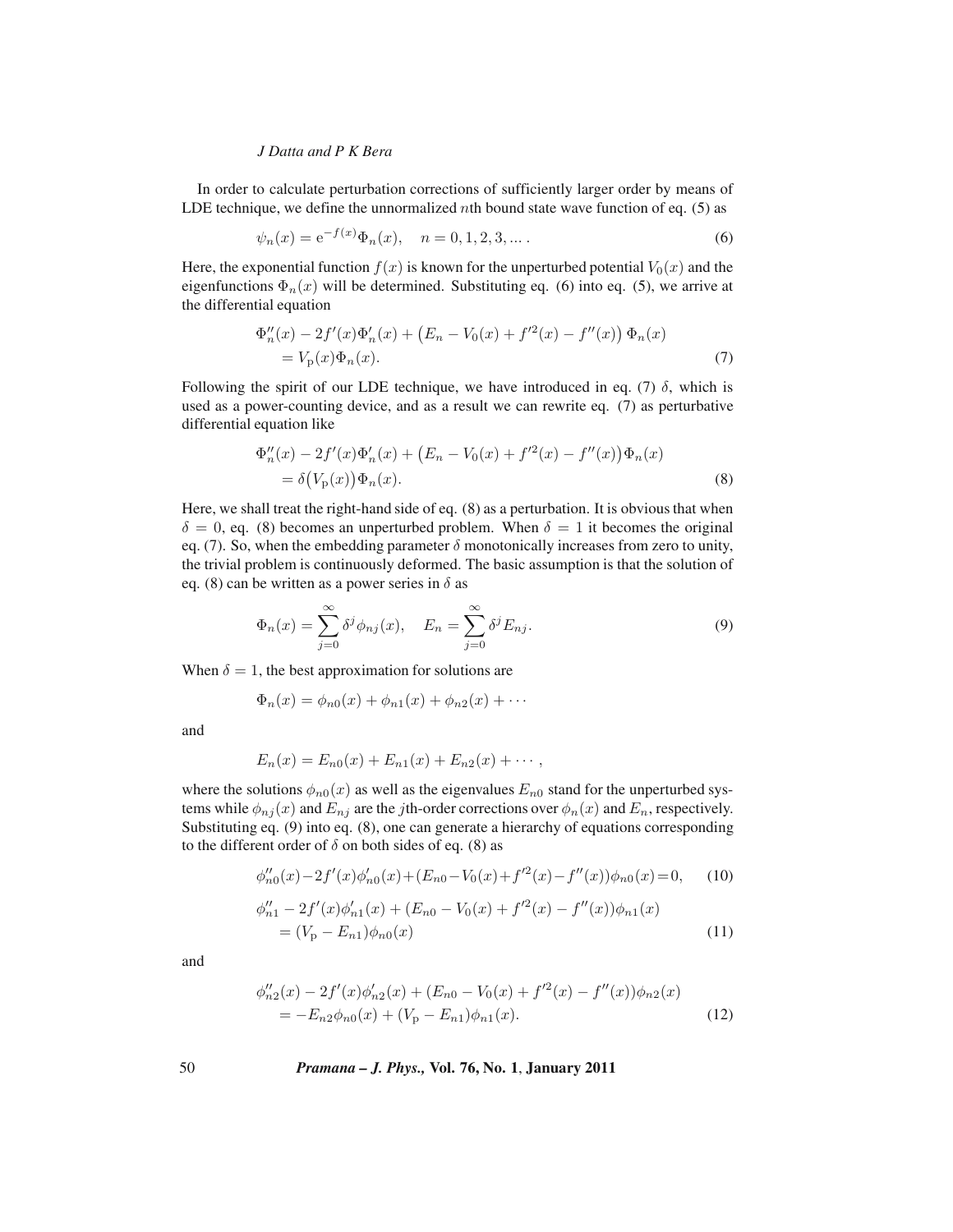Equations (10)–(12) provide a basis to compute the corrections of  $\phi_{nj}(x)$  and  $E_{nj}$  – eq. (10) for the unperturbed system is a homogeneous differential equation whereas eqs (11), (12) and similar ones form a set of inhomogeneous differential equations for any state. Here, fortunately, the solution of eq. (10) is known. The main task of this paper is to solve eqs (11), (12) and so on by iterative method.

# 2.2 *Applications for one-dimensional systems*

In this section, we consider the applications of our method to anharmonic potentials of the form  $V(x) = x^2 + \lambda x^{2N}$   $(N = 2, 3, 4, ...)$  to demonstrate how this technique can be used to determine the perturbation coefficients and exact results [3] recovered. For example, we consider the quartic, sextic and octic anharmonic oscillators because these are better choices to test a new method before applying them to more interesting problems.

For the unperturbed harmonic oscillator potential  $V(x) = x^2$ , the unnormalized solutions of Schrödinger equation are  $\psi_n(x)=e^{-\frac{1}{2}x^2}\phi_{n0}(x)$ , where the principal quantum number  $n = 0, 1, 2, 3, ...$  and  $\phi_{n0}(x)$  are the polynomial of *n*th degree and is also a solution of eq. (6) with energy eigenvalues  $E_n = 2n + 1$ . The first three  $\phi_n(x)$  are  $\phi_{n=0,0} = 1, \ \phi_{n=1,0}(x) = x, \ \phi_{n=2,0}(x) = 2x^2 - 1.$ 

2.2.1 *Quartic anharmonic oscillator.* As an illustration, let us consider the phenomenologically useful and methodically challenging quartic anharmonic oscillator which has a great deal of interest in the analytical investigation of the one-dimensional anharmonic oscillator because of their importance in molecular vibrations [10], solid state physics [11] and quantum field theory [12].

Here, we shall examine the ground state as well as excited states of the potential  $V(x) = x^2 + \lambda x^4.$ 

# (i) *Ground state*  $(n = 0)$

Substituting the values of  $\phi_{00}(x)=1$ ,  $E_{00}=1$  and  $V_{p}(x) = \lambda x^{4}$  in eq. (11) and solving it, we have obtained the first-order correction of  $\phi_0(x)$  as

$$
\phi_{01}(x) = -\frac{\lambda}{8}x^4 - \frac{3\lambda}{8}x^2\tag{13}
$$

and the corresponding correction of energy  $E_{01} = 3\lambda/4$ .

Substituting the above values of  $\phi_{01}(x)$  and  $E_{01}$  in eq. (12) and solving it, we get the second-order correction of  $\phi_0(x)$  as

$$
\phi_{02}(x) = \frac{\lambda^2}{128}x^8 + \frac{13\lambda^2}{192}x^6 + \frac{31\lambda^2}{128}x^4 + \frac{21\lambda^2}{32}x^2 \tag{14}
$$

and the second-order correction of energy  $E_{02} = -21\lambda^2/16$ .

(ii) *First excited state*  $(n = 1)$ 

For the first excited state, the solution of eq. (11) for the values of  $\phi_{10}(x) = x$  and  $E_{10} = 3$  is

$$
\phi_{11}(x) = -\frac{\lambda}{8}x^5 - \frac{5\lambda}{8}x^3\tag{15}
$$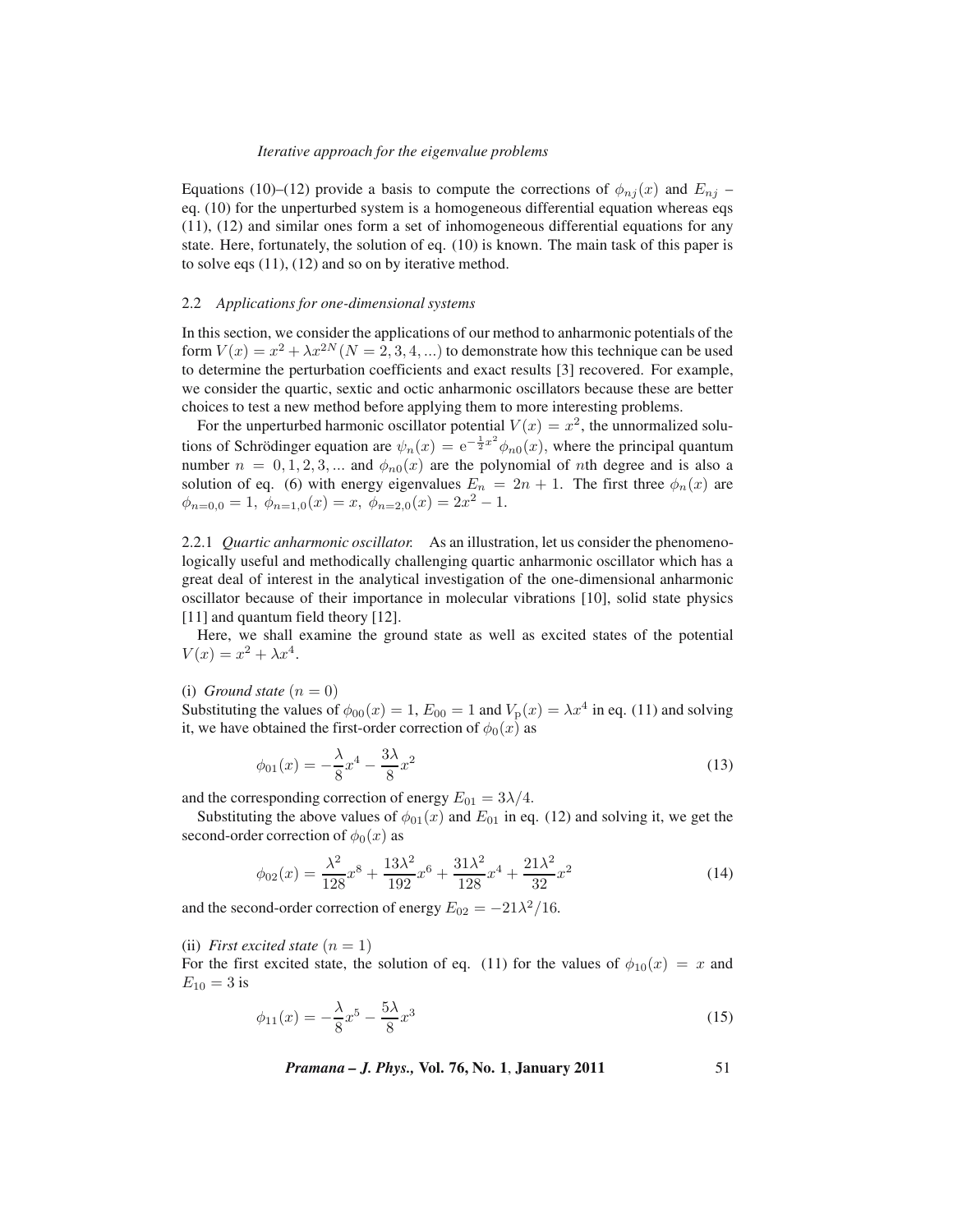which gives the first-order correction of  $\phi_1(x)$  and the corresponding correction of energy  $E_{11} = 15\lambda/4.$ 

For the second-order correction, substituting the above values of  $\phi_{11}(x)$  and  $E_{11}$  in eq. (12) and solving it, we get the second-order correction of  $\phi_1(x)$  as

$$
\phi_{12}(x) = \frac{\lambda^2}{128}x^9 + \frac{19\lambda^2}{192}x^7 + \frac{59\lambda^2}{128}x^5 + \frac{55\lambda^2}{32}x^3\tag{16}
$$

and the corresponding correction of energy  $E_{12} = -165\lambda^2/16$ .

#### (iii) *Second excited state*  $(n = 2)$

For the second excited state, we put  $\phi_{20}(x)=2x^2 - 1$  and  $E_{20} = 5$  in eq. (11) which gives the first-order correction of  $\phi_2(x)$  as

$$
\phi_{21}(x) = -\frac{\lambda}{4}x^6 - \frac{13\lambda}{8}x^4 + \frac{39\lambda}{8}x^2\tag{17}
$$

and the corresponding correction of energy  $E_{21} = 39\lambda/4$ .

Now, for second-order correction, substituting the values of  $\phi_{21}(x)$  and  $E_{21}$  in eq. (12) and solving it, we get the second-order correction of  $\phi_2(x)$  as

$$
\phi_{22}(x) = \frac{\lambda^2}{64}x^{10} + \frac{97\lambda^2}{384}x^8 + \frac{41\lambda^2}{48}x^6 + \frac{313\lambda^2}{128}x^4 - \frac{615\lambda^2}{64}x^2 \tag{18}
$$

and correction of energy  $E_{22} = -615\lambda^2/16$ . Finally, we can write the energy eigenvalue of quartic anharmonic oscillator in general form as

$$
E_n = (2n+1) + \frac{3}{4}(2n^2 + 2n + 1)\lambda - \frac{1}{16}(34n^3 + 51n^2 + 59n + 21)\lambda^2 + O(\lambda^3) + \cdots
$$
\n(19)

2.2.2 *Sextic potential.* Here, we will examine the ground state as well as the excited states of sextic potential of the form  $V(x) = x^2 + \lambda x^6$ .

(i) *Ground state*  $(n = 0)$ 

Substituting the values of  $\phi_{00}(x)=1$ ,  $E_{00} = 1$  and  $V_p(x) = \lambda x^6$  into eq. (11) and solving it, we have obtained the first-order correction of  $\phi_0(x)$  as

$$
\phi_{01}(x) = -\frac{\lambda}{12}x^6 - \frac{5\lambda}{16}x^4 - \frac{15\lambda}{16}x^2
$$
\n(20)

and the corresponding correction of energy  $E_{01} = 15\lambda/8$ .

Substituting the values of  $\phi_{01}(x)$  and  $E_{01}$  in eq. (12) and solving it, we get the secondorder correction of  $\phi_0(x)$  as

$$
\phi_{02}(x) = \frac{\lambda^2}{288}x^{12} + \frac{37\lambda^2}{960}x^{10} + \frac{141\lambda^2}{512}x^8 + \frac{2931\lambda^2}{2304}x^6 + \frac{14430\lambda^2}{3072}x^4 + \frac{13980\lambda^2}{1024}x^2
$$
\n(21)

and the second-order correction of energy  $E_{02} = -3495\lambda^2/128$ .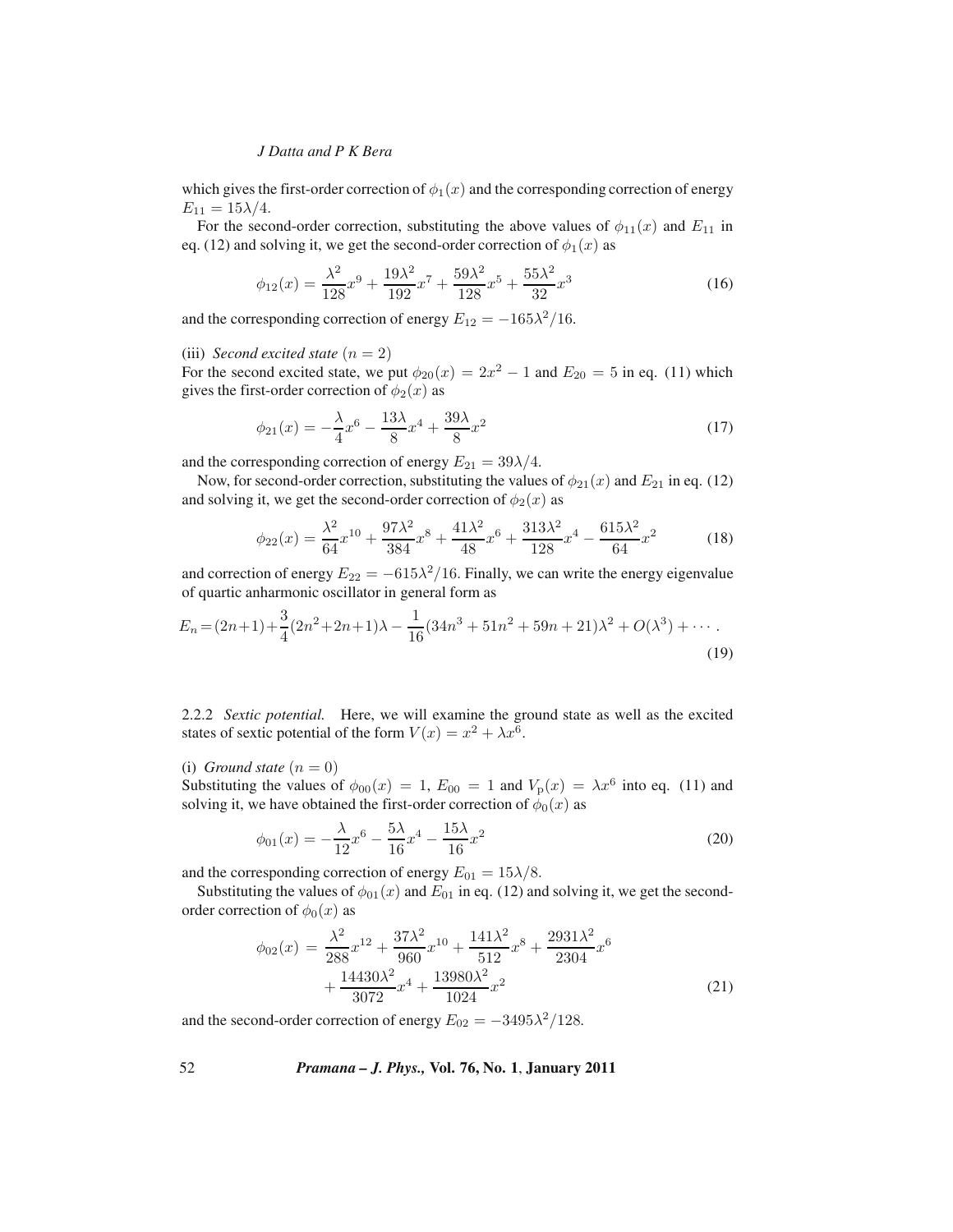# (ii) *First excited state*  $(n = 1)$

For the first excited state, for the values of  $\phi_{10}(x) = x$  and  $E_{10} = 3$ , the solution of eq. (11) is

$$
\phi_{11}(x) = -\frac{\lambda}{12}x^7 - \frac{7\lambda}{16}x^5 - \frac{35\lambda}{16}x^3\tag{22}
$$

which gives the first-order correction of  $\phi_1(x)$  and the corresponding correction of energy  $E_{11} = 105\lambda/8.$ 

For the second-order correction, substituting the values of  $\phi_{11}(x)$  and  $E_{12}$  and solving eq. (12), we get the second-order correction of  $\phi_1(x)$  as

$$
\phi_{12}(x) = \frac{\lambda^2}{288}x^{13} + \frac{47\lambda^2}{960}x^{11} + \frac{727\lambda^2}{1536}x^9 + \frac{6333\lambda^2}{2304}x^7 + \frac{42126\lambda^2}{3072}x^5 + \frac{188580\lambda^2}{3072}x^3
$$
\n(23)

and the corresponding correction of energy  $E_{12} = -47145\lambda^2/128$ .

(iii) *Second excited state*  $(n = 2)$ 

For the second excited state, for the values of  $\phi_{20}(x)=2x^2 - 1$  and  $E_{20} = 5$ , eq. (12) gives the first-order correction of  $\phi_2(x)$  as

$$
\phi_{21}(x) = -\frac{\lambda}{6}x^8 - \frac{25\lambda}{24}x^6 - \frac{125\lambda}{16}x^4 + \frac{375\lambda}{16}x^2 \tag{24}
$$

and the corresponding correction of energy as  $E_{21} = 375\lambda/8$ .

Now, for second-order correction, substituting the values of  $\phi_{21}(x)$  and  $E_{21}$  in eq. (12) and solving it, we get the second-order correction of  $\phi_2(x)$  as

$$
\phi_{22}(x) = \frac{\lambda^2}{144}x^{14} + \frac{83\lambda^2}{720}x^{12} + \frac{5527\lambda^2}{3840}x^{10} + \frac{37743\lambda^2}{4608}x^8 + \frac{78692\lambda^2}{1536}x^6 + \frac{149855\lambda^2}{512}x^4 - \frac{295095\lambda^2}{256}x^2 \tag{25}
$$

and the correction of energy  $E_{22} = -295095\lambda^2/128$ .

2.2.3 *Octic potential.* Here, we shall examine the ground state as well as the first excited states of octic potential  $V(x) = x^2 + \lambda x^8$ .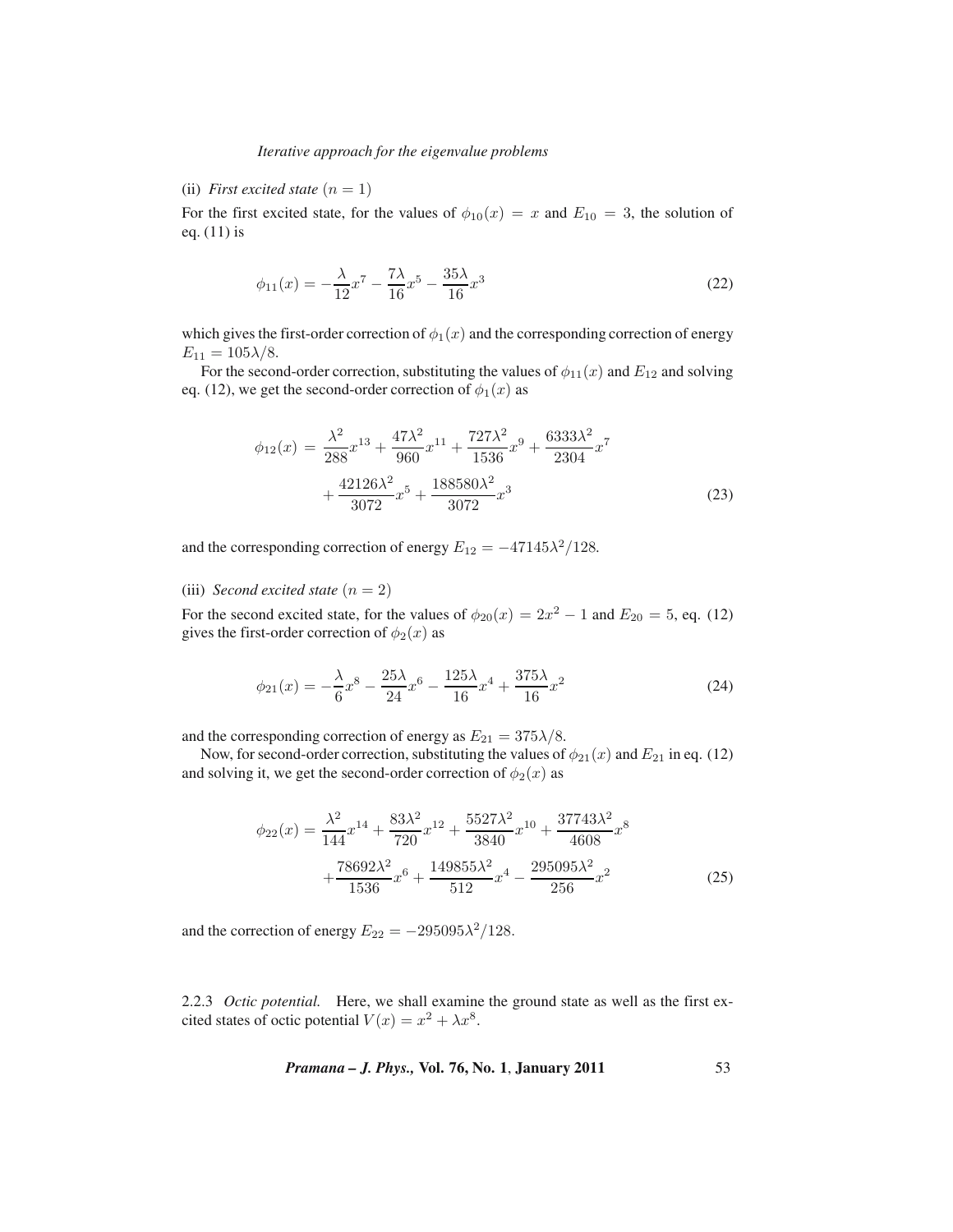(i) *Ground state*  $(n = 0)$ 

Substituting the values of  $\phi_{00}(x)=1$ ,  $E_{00} = 1$  and  $V_{1p}(x) = \lambda x^8$  into eq. (11) and solving it, we have obtained the first-order correction of  $\phi_0(x)$  as

$$
\phi_{01}(x) = -\frac{\lambda}{16}x^8 - \frac{7\lambda}{24}x^6 - \frac{35\lambda}{32}x^4 - \frac{105\lambda}{32}x^2 \tag{26}
$$

and the corresponding correction of energy  $E_{01} = 105\lambda/16$ .

Substituting the values of  $\phi_{01}(x)$  and  $E_{01}$  in eq. (12) and solving it, we get the secondorder correction of  $\phi_0(x)$  as

$$
\phi_{02}(x) = \frac{\lambda^2}{512}x^{16} + \frac{73\lambda^2}{2688}x^{14} + \frac{8113\lambda^2}{32256}x^{12} + \frac{98063\lambda^2}{53760}x^{10} + \frac{146727\lambda^2}{14336}x^8 + \frac{146237\lambda^2}{3072}x^6 + \frac{363755\lambda^2}{2048}x^4 + \frac{67515\lambda^2}{128}x^2 \tag{27}
$$

and the second-order corrections of energy  $E_{02} = -67515\lambda^2/64$ .

# (ii) *First excited state*  $(n = 1)$

For the first excited state, for the values of  $\phi_{10}(x) = x$  and  $E_{10} = 3$ , the solution of eq. (11) is

$$
\phi_{11}(x) = -\frac{\lambda}{16}x^9 - \frac{9\lambda}{24}x^7 - \frac{63\lambda}{32}x^5 - \frac{315\lambda}{32}x^3 \tag{28}
$$

which gives the first-order correction of  $\phi_1(x)$  and the corresponding correction of energy  $E_{11} = 945\lambda/16.$ 

For the second-order correction, substituting the values of  $\phi_{11}(x)$  and  $E_{12}$  and solving eq. (12), we get the second-order correction of  $\phi_1(x)$  as

$$
\phi_{12}(x) = \frac{\lambda^2}{512}x^{17} + \frac{29\lambda^2}{896}x^{15} + \frac{187\lambda^2}{512}x^{13} \n+ \frac{8553\lambda^2}{2560}x^{11} + \frac{46569\lambda^2}{2048}x^9 + \frac{137817\lambda^2}{1024}x^7 \n+ \frac{1417311\lambda^2}{2048}x^5 + \frac{424305\lambda^2}{128}x^3
$$
\n(29)

and the corresponding correction of energy  $E_{12} = -1272915\lambda^2/64$ .

For perturbed harmonic oscillators, we note that exactly similar treatments must be given for the wider class of potentials of the form  $x^2 + \lambda x^{2N}$ , where  $\lambda$  is a small parameter  $(\lambda < 1)$  and  $N = 3, 4, 5...$ . It is observed that in the region  $0 < \lambda < 0.5$ , one can achieve high accuracy for the quartic, sextic as well as octic anharmonic oscillators. But it is more difficult to obtain high accuracy for  $\lambda > 0.5$ , and hence, small coupling parameter values yield excellent results. We have examined the ground state as well as the excited states for these potentials and seen that the energy eigenvalues coincide with those listed in [13,14].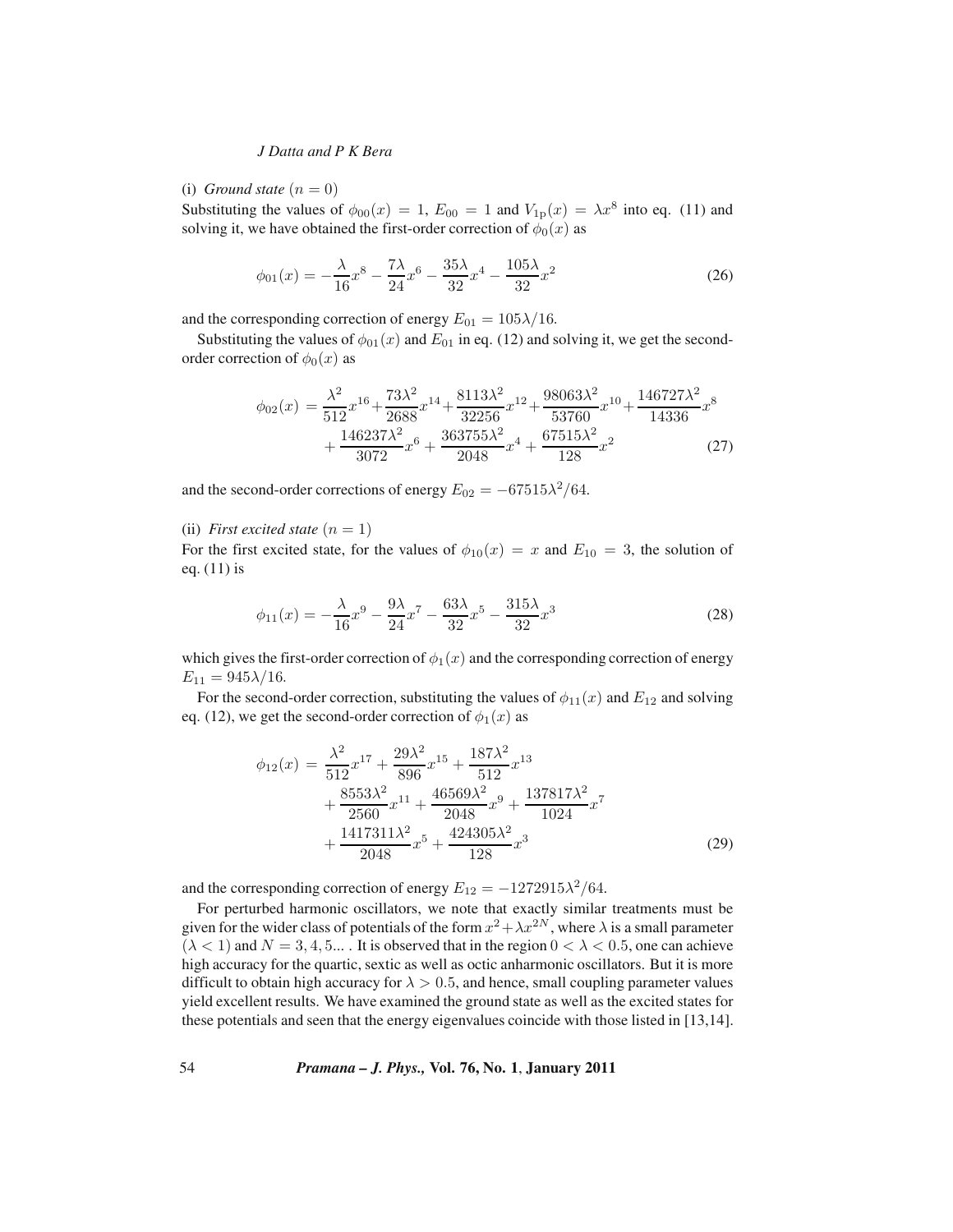## **3. Formulation for three-dimensional systems**

We consider three-dimensional Schrödinger equation like

$$
\frac{\mathrm{d}^2\psi(r)}{\mathrm{d}r^2} + (E - U_0(r) - V_\mathrm{p}(r))\psi(r) = 0,\tag{30}
$$

where  $U_0(r) = V_0(r) + (l(l + 1))/r^2$ . Obviously, the potential  $V_0(r)$  is solvable and  $V_p(r)$  is the perturbing potential, where  $\psi \in L_2(0,\infty)$  and satisfies the condition  $\psi(0)$  =  $\overline{0}$  known as the Dirichlet boundary condition. Here, E denotes the energy. Considering the unnormalized wave function of the form

$$
\psi(r) = r^{l+1} e^{-\alpha f(r)} \Phi_{nl}(r)
$$

and substituting this wave function in eq. (30), we arrive at the differential equation as

$$
\Phi_{nl}'' + \left(\frac{2(l+1)}{r} - 2\alpha f'(r)\right) \Phi_{nl}'\n+ \left(E_n - V_0(r) + \alpha^2 f'^2 - \frac{2\alpha(l+1)}{r} f'(r)\n- \alpha f''(r) - V_p(r)\right) \Phi_{nl}(r) = 0.
$$
\n(31)

As before, following the spirit of our technique, we have introduced in eq. (31) a parameter  $\delta$ , which is used as a power-counting device, and we can rewrite eq. (31) as perturbative differential equation like

$$
\Phi_{nl}''(r) + \left(\frac{2(l+1)}{r} - 2\alpha f'(r)\right)\Phi_{nl}' + \left(E_n - V_0(r) + \alpha^2 f'^2 - \frac{2\alpha(l+1)}{r}f'(r) - \alpha f''(r)\right)\Phi_{nl}(r) = \delta(V_p(r))\Phi_{nl}(r).
$$
 (32)

Like one-dimensional case expanding the functions as  $\Phi_{nl,j}(r) = \sum_{j=0}^{\infty} \delta^j \phi_{nl,j}(r)$ ,  $E_n =$  $\sum_{j=0}^{\infty} \delta^j E_{nj}$  and putting these values in eq. (32), one can generate a hierarchy of equations corresponding to the different order of  $\delta$  on both sides of eq. (32) as

$$
\phi''_{nl,0}(r) + \left(\frac{2(l+1)}{r} - 2\alpha f'(r)\right)\phi'_{nl,0}(r) \n+ \left(E_{n0} - V_0(r) + \alpha^2 f'^2 - \frac{2\alpha(l+1)}{r}f'(r) - \alpha f''(r)\right)\phi_{nl,0}(r) = 0
$$
\n(33)

$$
\phi_{nl,1}''(r) + \left(\frac{2(l+1)}{r} - 2\alpha f'(r)\right)\phi_{nl,1}'(r) + \left(E_{n0} - V_0(r)\right) + \alpha^2 f'^2 - \frac{2\alpha(l+1)}{r}f'(r) - \alpha f''(r)\phi_{nl,1}(r)
$$

$$
= (V_p - E_{n1})\phi_{nl,0}(r) \tag{34}
$$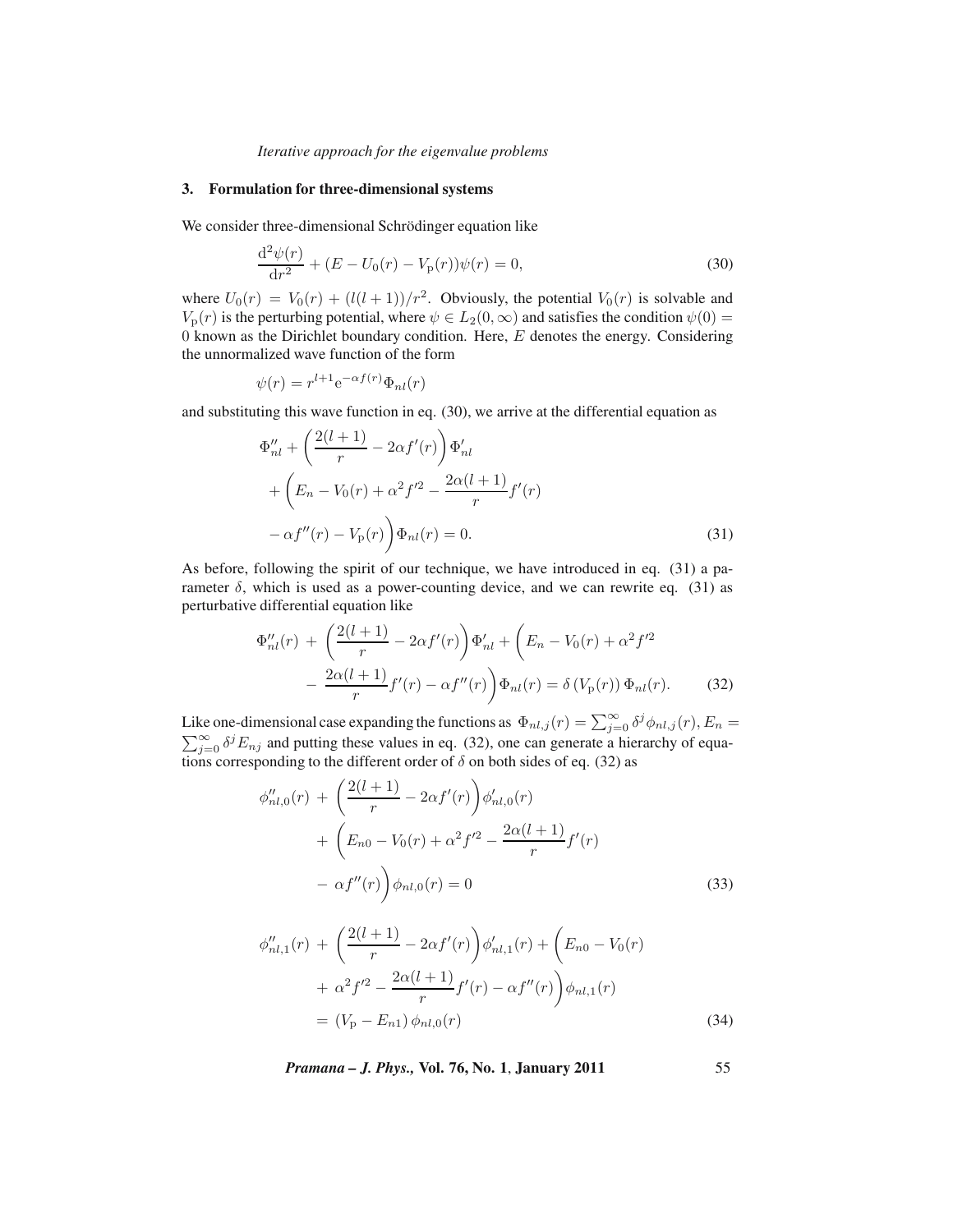and

$$
\phi_{nl,2}''(r) + \left(\frac{2(l+1)}{r} - 2\alpha f'(r)\right)\phi_{nl,2}'(r) \n+ \left(E_{n0} - V_0(r) + \alpha^2 f'^2 - \frac{2\alpha(l+1)}{r}f'(r) - \alpha f''(r)\right)\phi_{nl,2}(r) \n= -E_{n2}\phi_{nl,0}(r) + (V_{\rm p} - E_{n1})\phi_{nl,1}(r).
$$
\n(35)

#### 3.1 *Applications for three-dimensional systems*

In most of the practical applications of quantum mechanics, one deals with the more complicated case involved the three-dimensional Schrödinger equation with the anharmonic oscillator potential. Here, we extend the above-mentioned formalism to the bound state problem for spherical anharmonic oscillator that has numerous applications in the theory of molecules and solid-state physics. For three dimensions, one can consider a bound state problem for a non-relativistic particle moving in a central potential of an anharmonic oscillator admitted bounded eigenfunctions and having in consequence a discrete energy spectrum.

To describe the technique, we restore the exact result for the wave functions and eigenvalues of the spherical harmonic oscillator as  $R_{n,l}(r) = r^{l+1} e^{-\alpha r^2} \phi_{nl,0}(r)$  and energy eigenvalue  $E_{n,l} = 2\alpha(4n + 2l + 3)$ . Here, the function  $\phi_{nl}(r) = {}_1F_1(-n, l + \frac{3}{2}; 2\alpha r^2)$ is the solution of eq. (33).

3.1.1 *Harmonic oscillator plus non-singular potentials.* It is desirable to study harmonic oscillator plus non-singular potentials to understand several physical phenomena such as structural phase transitions, polaron formation in solids etc. For this, we consider a harmonic oscillator plus non-singular potential [15]

$$
V(r) = Br^2 - Dr + Er^3 + Cr^4,
$$
\n(36)

where  $B = 4\alpha^2$ ,  $C = 9\beta^2$ ,  $D = 3\beta(2l + 4)$  and  $E = 12\alpha\beta$ .

(i) *Ground state*  $(n = 0)$ 

For the first-order correction, substituting  $f(r) = r^2$  and  $\phi_{0l,0}(r) = 1$  in eqs (34) and (35) solving by iterative way, we get the first-order correction for the ground state wave function as

$$
\phi_{0l,1}(r) = -\frac{C}{16\alpha}r^4 - \frac{E}{12\alpha}r^3 - \frac{C(2l+5)}{32\alpha^2}r^2
$$
\n(37)

and first- and second-order corrections of energy as

$$
E_{01} = \frac{C(2l+3)(2l+5)}{16\alpha^2} \tag{38}
$$

and

$$
E_{02} = -\frac{C^2(4l+11)(2l+5)(2l+3)}{512\alpha^5} - \frac{E^2(2l+7)(2l+5)(2l+3)}{768\alpha^4} + \frac{DE(2l+5)(2l+3)}{192\alpha^3} \tag{39}
$$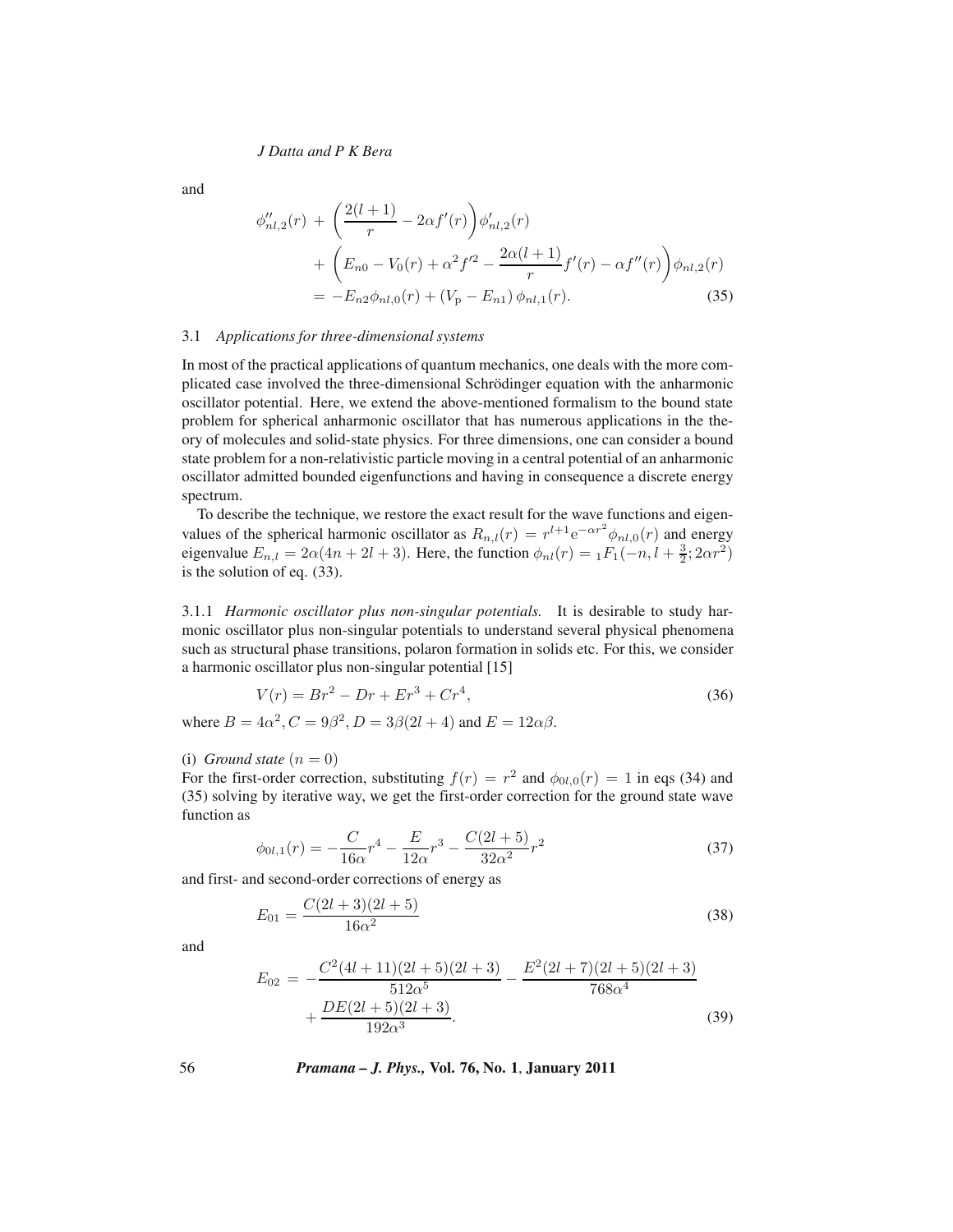# (ii) *First excited state*  $(n = 1)$

Now, for the first excited state substituting  $\phi_{10} = 1 - (4\alpha r^2/(2l+3))$  in eqs (34) and (35) solving by iterative way, we obtain the first-order correction of the eigenfunction as

$$
\phi_{1l,1}(r) = \frac{C}{4(2l+3)}r^6 + \frac{E}{3(2l+3)}r^5 + \frac{C(2l+15)}{16\alpha(2l+3)}r^4
$$

$$
+ \left(\frac{5E(l+3)}{6\alpha(2l+3)} - \frac{E}{4\alpha} - \frac{D}{2l+3}\right)r^3 - \frac{C(2l+15)(2l+5)}{32\alpha^2(2l+3)}r^2
$$

$$
+ \left(\frac{D(4l+9)}{4\alpha(2l+3)} + \frac{3E(l+2)}{8\alpha^2} - \frac{5E(l+2)(l+3)}{4\alpha^2(2l+3)}\right)r
$$
(40)

and first- and second-order corrections of energies as

$$
E_{11} = \frac{C(2l+15)(2l+5)}{16\alpha^2} \tag{41}
$$

and

$$
E_{12} = -\frac{D^2}{16\alpha^2} - \frac{ED(42(l+3)(l+2) + (2l+3)(4l+9))}{192\alpha^3} + \frac{C^2(4l+45)(2l+7)(2l+5)}{512\alpha^5} + \frac{E^2(2l+5)(3(4l+21)(2l+1) - 4(2l+9)(2l+7)}{768\alpha^4},
$$
(42)

respectively.

3.1.2 *Spherical quartic anharmonic oscillator potential.* Quartic anharmonic interactions continue to remain a focus of attention. The Hamiltonian

$$
H = \frac{p^2}{2m} + 4\alpha^2 r^2 + \lambda r^4
$$

forms one of the most popular theoretical laboratories for examining the validity of various approximation techniques and represents a non-trivial physics. Interest in this model Hamiltonian aries in quantum field theories and molecular physics [16].

(i) *Ground state*  $(n = 0)$ 

For the first-order correction, substituting  $\phi_{0l,0}(r)=1$  in eq. (34) and solving it, we get the first-order correction for the ground state wave function as

$$
\phi_{0l,1} = -\frac{\lambda}{16\alpha}r^4 - \frac{\lambda(2l+5)}{32\alpha^2}r^2\tag{43}
$$

and the corresponding correction of energy as

$$
E_{01} = \frac{\lambda(2l+3)(2l+5)}{16\alpha^2}.
$$
\n(44)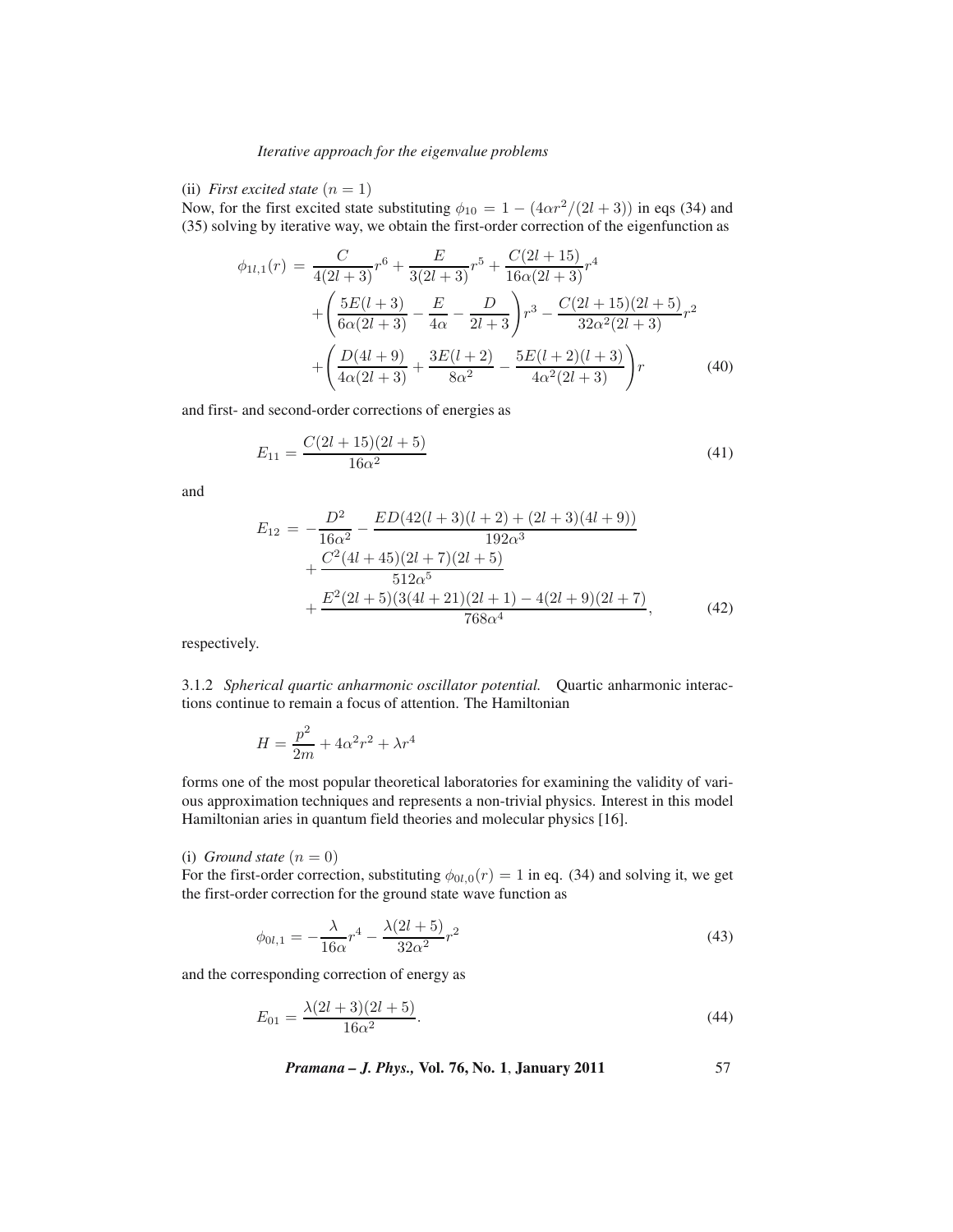Now, substituting the values of  $\phi_{0l,1}(r)$  and  $E_{01}$  in eq. (35) and solving, we obtain the second-order correction for the ground state eigenfunction as

$$
\phi_{0l,2}(r) = \frac{\lambda^2}{512\alpha^2}r^8 + \frac{\lambda^2(6l+19)}{1536\alpha^3}r^6
$$
  
+ 
$$
\frac{\lambda^2[(6l+19)(2l+7) - (2l+5)(2l+3)]}{4096\alpha^4}r^4
$$
  
+ 
$$
\frac{\lambda^2(4l+11)(2l+5)}{1024\alpha^5}r^2
$$
(45)

and the corresponding correction of energy as

$$
E_{02} = -\frac{\lambda^2 (4l+11)(2l+5)(2l+3)}{512\alpha^5}.
$$
\n(46)

(ii) *First excited state*  $(n = 1)$ 

Now, by putting the value of the first excited state,  $\phi_{10} = 1 - (4\alpha r^2/(2l+3))$ , in eq. (34) and solving it, we obtain the first-order correction of the eigenfunction as

$$
\phi_{1l,1}(r) = \frac{\lambda}{4(2l+3)}r^6 + \frac{\lambda(2l+15)}{16\alpha(2l+3)}r^4 - \frac{\lambda(2l+15)(2l+5)}{32\alpha^2(2l+3)}r^2 \tag{47}
$$

and the correction of energy as

$$
E_{11} = \frac{\lambda(2l+15)(2l+5)}{16\alpha^2}.
$$
\n(48)

Similarly, solving eq. (35), we get the second-order correction of eigenfunction as

$$
\phi_{1l,2}(r) = -\frac{\lambda^2}{128\alpha(2l+3)}r^{10} - \lambda^2 \frac{(18l+115)}{1536\alpha^2(2l+3)}r^8 - \lambda^2 \frac{(4l+45)}{384\alpha^3(2l+3)}r^6
$$
  
+ 
$$
\lambda^2 \frac{((22l+93)(2l+15)(2l+5) - (18l+115)(2l+9)(2l+7))}{4096\alpha^4(2l+3)}r^4
$$
  
+ 
$$
\frac{1575\lambda^2}{1024(2l+3)\alpha^5}r^2
$$
(49)

and the corresponding correction of energy

$$
E_{12} = -\frac{\lambda^2 (4l + 45)(2l + 7)(2l + 5)}{512\alpha^5}.
$$
\n(50)

It is seen that our technique does lead to the explicit perturbation expansion in powers of the small parameter  $\lambda$ (< 1). Our obtained expression for the energy eigenvalues coincide with the results given in [17].

# 3.2 *Perturbed Coulomb interaction*

The perturbed Coulomb potentials represent simplified models of many situations found in atomic, molecular, condensed matter and particle physics. There has been much interest in obtaining analytical solutions of such potentials in arbitrary dimensions. These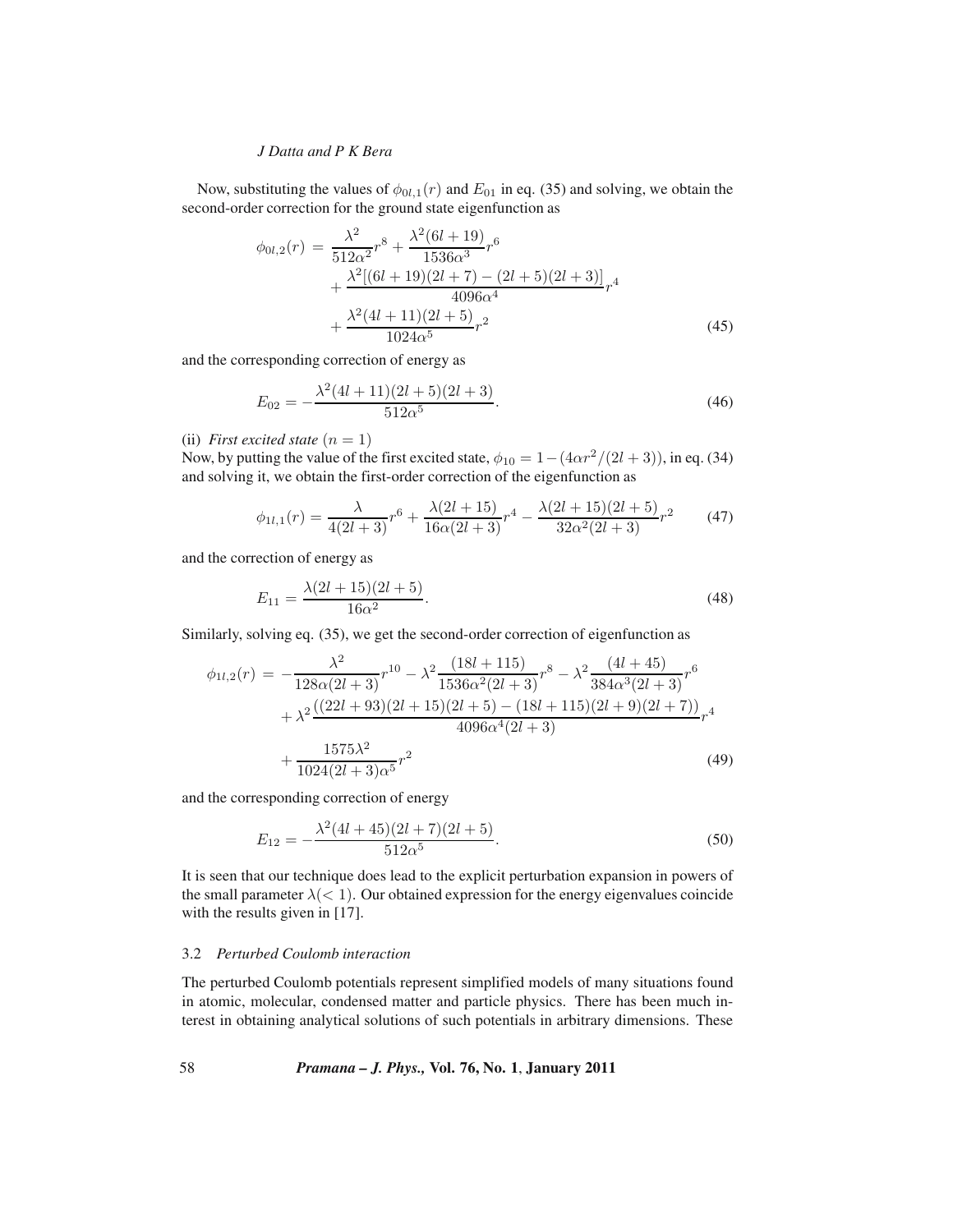problems have been studied for years and a general solution has not yet been found. Such a class of potentials is

$$
V(r) = -\frac{1}{r} + ar + br^2 + cr^4.
$$
 (51)

As the exact form of such interactions are unknown to a great extent, it is desirable to study the general analytical properties of a large class of potentials in eq. (51). In connection with this, the analyticity of the energy levels for these kinds of potentials was investigated rigorously by many authors using different theories [18] in relation to their potential applications in spectroscopic problems.

Here we introduce our approach for an algebraic solution of the Schrödinger equation for Coulomb plus non-singular and the perturbed Coulomb potentials. To describe this technique, we also restore the exact result for the wave functions and eigenvalues of the radial Coulomb wave functions as

$$
R_{nl}(r) = N_{nl}r^{l+1}e^{-\gamma_n r} {}_1F_1(-n_r; 2l+2; 2\gamma_n r), \tag{52}
$$

where  $\gamma_n = 1/2n$ , and with the normalization constant

$$
N_{nl} = \frac{1}{(2l+1)!} \sqrt{\frac{(n+l)!}{2n(n-l-1)!}} (2\gamma_n)^{l+\frac{3}{2}}, \quad n = n_r + l + 1. \tag{53}
$$

Substituting  $\alpha = \gamma_n$ ,  $f(r) = r$  in eqs (34) and (35), one can obtain the differential equations for the first- and second-order corrections of energy and wave functions as

$$
\phi''_{nl,1}(r) + \left(\frac{2(l+1)}{r} - 2\gamma_n\right)\phi'_{nl,1}(r) + \left(\frac{n - (l+1)}{nr}\right)\phi_{nl,1}
$$
  
=  $(V_p - E_{n1})\phi_{nl,0}(r)$  (54)

and

$$
\phi_{nl,2}''(r) + \left(\frac{2(l+1)}{r} - 2\gamma_n\right)\phi_{nl,2}'(r) + \left(\frac{n - (l+1)}{nr}\right)\phi_{nl,2}
$$

$$
= -E_{n2}\phi_{nl,0}(r) + \left(V_p - E_{n1}\right)\phi_{nl,1}(r).
$$
(55)

3.2.1 *Coulomb plus non-singular interaction.* For the perturbed Coulomb interactions (eq. (51)), for the ground state (1s) ( $n = 1, l = 0, \phi_{10,0}(r) = 1$ ), the solution of eq. (54) gives the first-order corrections of wave function as

$$
\phi_{10,1}(r) = -\frac{c}{5}r^5 - \frac{3}{2}cr^4 - \left(\frac{b}{3} + 10c\right)r^3 - \left(2b + \frac{a}{2}\right)r^2 - 60cr^2
$$

and the first correction of energy like

$$
E_{10,1} = 3a + 12b + 360c
$$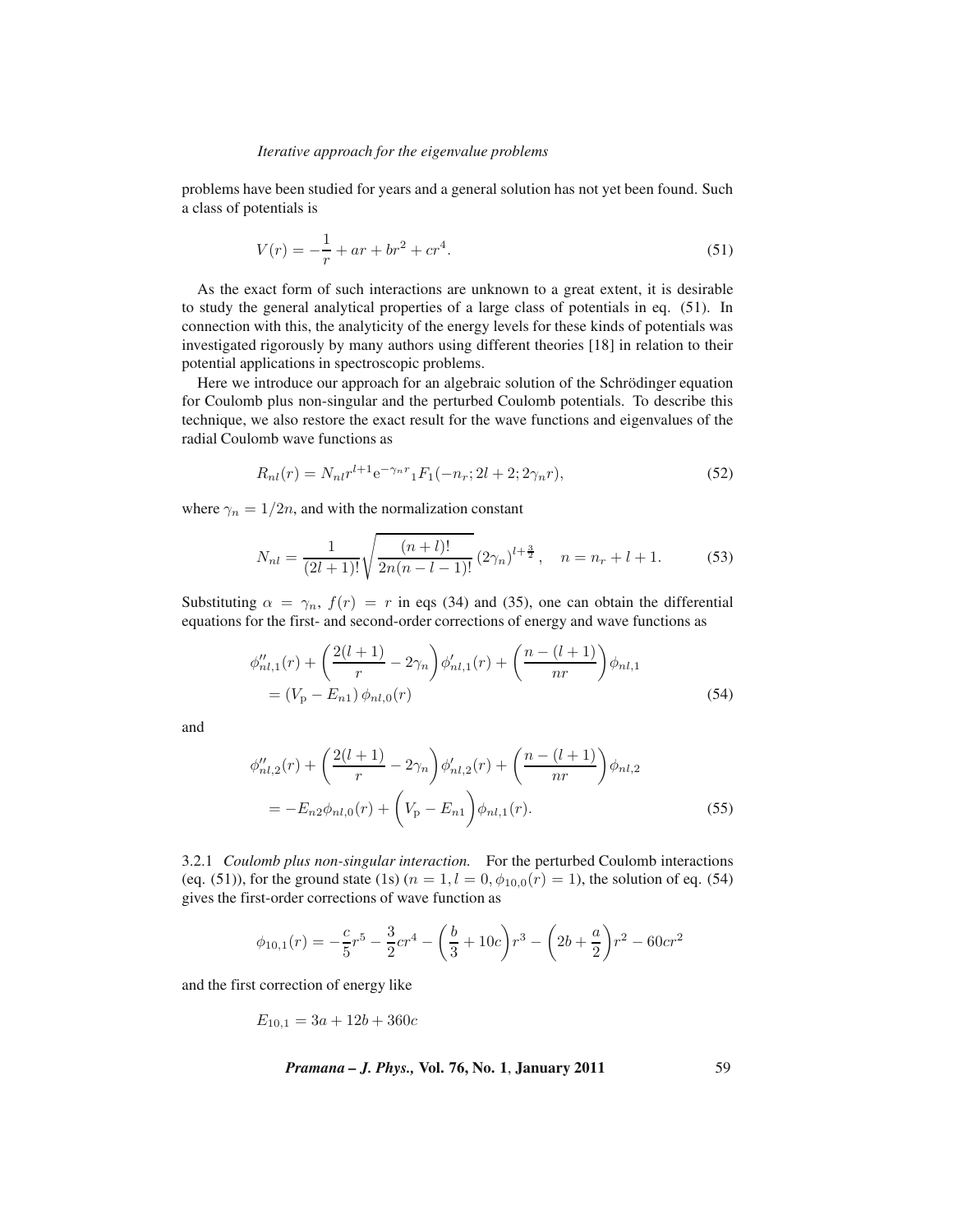and eq. (55) gives the second order correction of energy as

$$
E_{10,2} = -12a^2 - 216ab - 169920bc - 8886240c^2 - 1032b^2 - 9720ac.
$$

For the 2s state ( $n = 2, l = 0, \phi_{20,0} = 1 - \gamma_2 r$ ), as before, solving eqs (54) and (55) by iterative way, we obtain first-order correction of wave function as

$$
\phi_{20,1}(r) = \frac{c}{10}r^6 + \frac{8c}{5}r^5 + \left(\frac{b}{6} + 32c\right)r^4
$$

$$
+ \left(\frac{7b}{3} + \frac{a}{4} + 640c\right)r^3 - (2a + 28b + 7680c)r^2
$$

and the corresponding first-order and second-order corrections of energies as

$$
E_{20,1} = 12a + 168b + 46080c
$$

and

$$
E_{20,2} = -(473088b2 + 528a2 + 31104ab + 30597120ac + 542638080bc + 248405114880c2),
$$

respectively.

For 3s state ( $n = 3, l = 0, \phi_{30,0} = 1 - 2\gamma_3 r + \frac{2}{3}\gamma_3^2 r^2$ ) solving eqs (54) and (55) we get the first- and second-order corrections of wave functions as

$$
\phi_{30,1}(r) = -\frac{c}{90}r^7 - \frac{13c}{60}r^6 - \left(\frac{b}{54} + \frac{101c}{10}\right)r^5 - \left(\frac{b}{3} + \frac{a}{36} + \frac{909c}{2}\right)r^4 + \left(\frac{5a}{6} + 23b + 27270c\right)r^3 - \left(\frac{9a}{2} + 138b + 163620c\right)r^2
$$

and the corresponding first-order correction of energy as  $E_{30,1} = 27a + 828b + 981720c$ . Similarly, by solving eq. (55), one can generate the second-order correction of wave function and energy for this state.

3.2.2 *Perturbed Coulomb interactions limit.* Now we consider the perturbed Coulomb interactions as

$$
V(r) = -\frac{1}{r} + ar + br^2
$$
\n(56)

which are possible candidates for the quarkonium potential as has been indicated by the quarkonium spectroscopy [19]. In the special case of  $b = 0$  and  $a > 0$  such potentials reduce to the well-known charmonium potential. Apart from its relevance in heavy quarkonium spectroscopy, this class of potentials with  $b = 0$  has important applications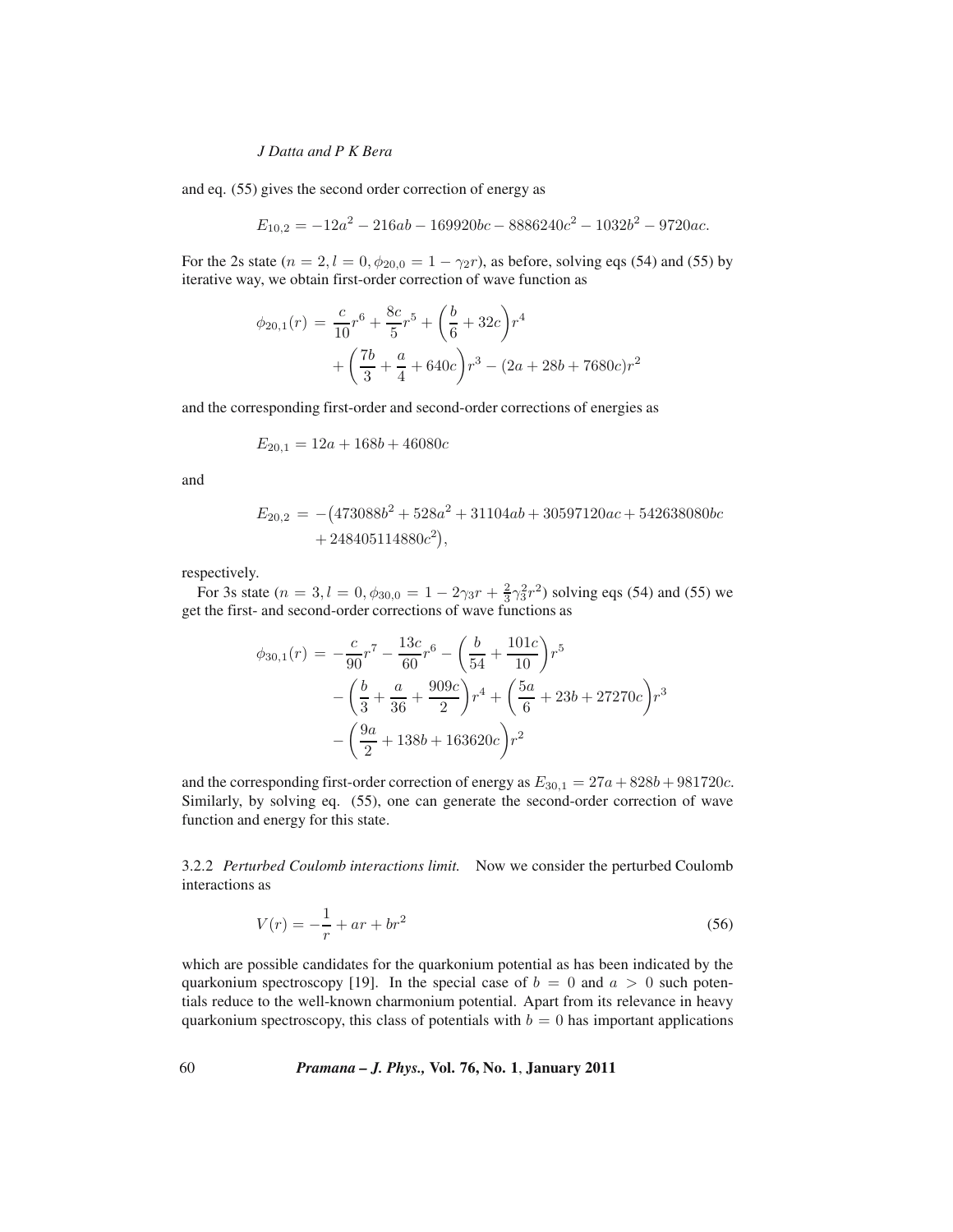in atomic physics. The Stark effect in a hydrogen atom in one dimension is given exactly by the charmonium-like potential  $(a$  being the electric field parameter). The more general class of these potentials with  $b > 0$  is also relevant in atomic physics. This could be interpreted as the potential seen by an electron of an atom exposed to a suitable admixture of electric and magnetic fields. In addition, nuclei in the presence of an electron background form a system which is important for condensed matter physics and for laboratory and stellar plasmas. The potential between two nuclei embedded in such a plasma is approximately Coulomb plus harmonic oscillator, which corresponds to  $a = 0$  in eq. (56). The potential in eq. (56) behaves like a perturbed harmonic oscillator for large values of the parameter  $b$  with respect to the parameter  $a$ .

For 1s state (ground state) ( $n = 1, l = 0, \phi_{10,0} = 1$ ), solving eqs (54) and (55) by iterative way we get the first- and second-order corrections of wave functions as

$$
\phi_{10,1}(r) = -\frac{b}{3}r^3 - \left(2b + \frac{a}{2}\right)r^2
$$

and

$$
\phi_{10,2}(r) = \frac{b^2}{18}r^6 + \left(\frac{ab}{6} + \frac{13b^2}{15}\right)r^5 + \left(\frac{a^2}{8} + \frac{3}{2}ab + \frac{11}{2}b^2\right)r^4
$$

$$
+ \left(\frac{a^2}{3} + 6ab + \frac{86}{3}b^2\right)r^3 + \left(2a^2 + 36ab + 172b^2\right)r^2.
$$

Subsequently we get the corresponding energy corrections as  $E_{10,1} = 3a + 12b$  and  $E_{10,2} = -(1032b^2 + 12a^2 + 216ab).$ 

For 2s state  $(n = 2, l = 0, \phi_{20,0} = 1 - \gamma_2 r)$ , as before, solving (54) and (55) by iterative way, we obtain first- and second-order corrections of wave functions as

$$
\phi_{20,1}(r) = \frac{b}{6}r^4 + \left(\frac{7b}{3} + \frac{a}{4}\right)r^3 - (28b + 2a)r^2
$$

and

$$
\phi_{20,2}(r) = -\frac{b^2}{18}r^7 - \left(\frac{ab}{6} + \frac{98b^2}{45}\right)r^6 - \left(\frac{a^2}{8} + \frac{8}{3}ab + \frac{266}{15}b^2\right)r^5
$$

$$
+ \left(\frac{5a^2}{6} + 12ab - \frac{280}{3}b^2\right)r^4 - \left(\frac{22a^2}{3} + 432ab + \frac{19712b^2}{3}\right)r^3
$$

$$
+ \left(88a^2 + 5184ab + 78848b^2\right)r^2
$$

and the corresponding first- and second-order corrections of energies as  $E_{20,1} = 12a +$ 168b and  $E_{10,2} = -\left(473088b^2 + 528a^2 + 31104ab\right)$ , respectively.

For 2p state  $(n = 2, l = 1, \phi_{21,0} = 1)$  solving eqs (54) and (55) we get the first- and second-order corrections of wave functions as

$$
\phi_{21,1}(r) = -\frac{2b}{3}r^3 - (12b + a)r^2
$$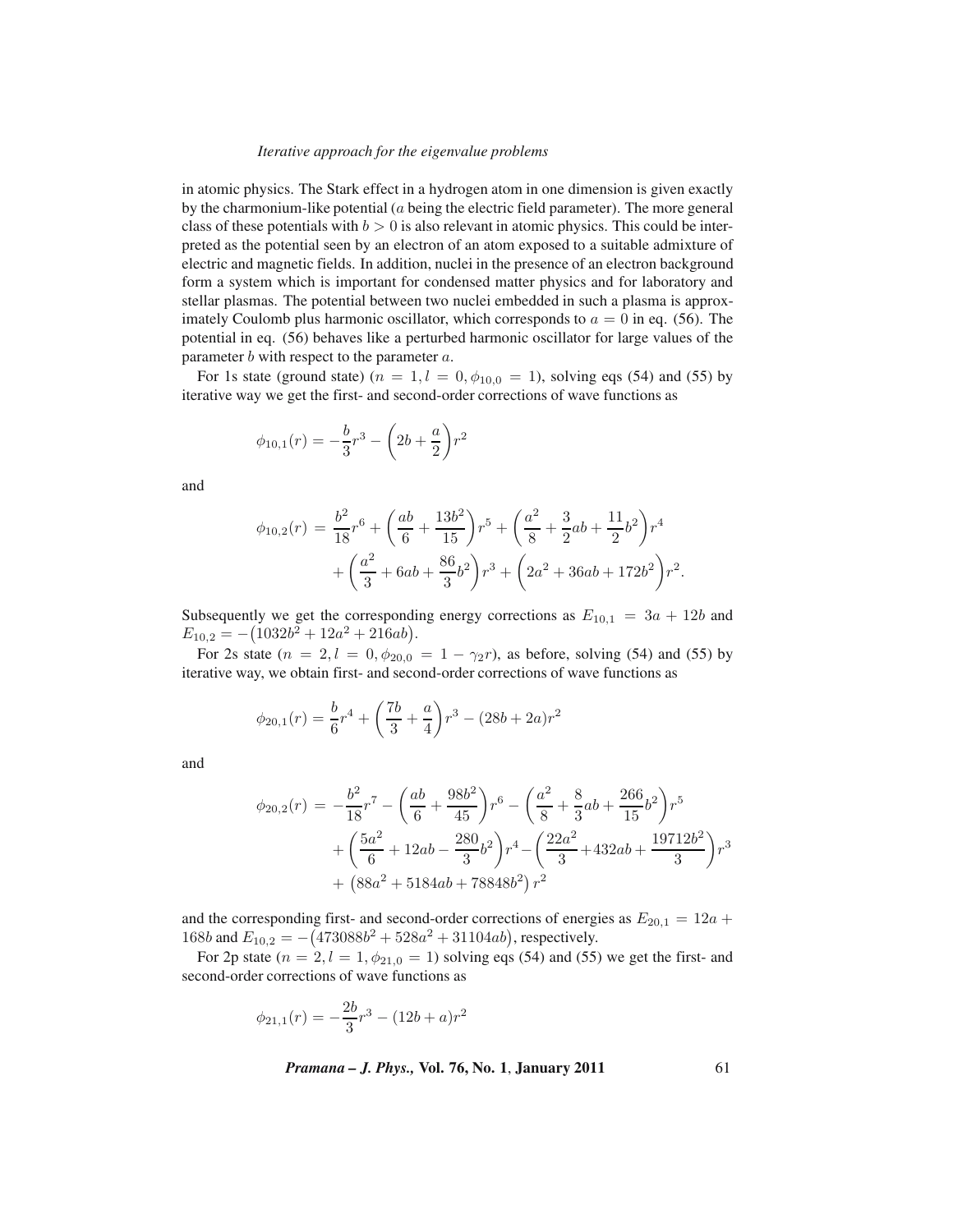and

$$
\phi_{21,2}(r) = \frac{2b^2}{9}r^6 + \left(\frac{2ab}{3} + \frac{48b^2}{5}\right)r^5 + \left(\frac{a^2}{2} + 16ab + 152b^2\right)r^4
$$

$$
+ \left(\frac{8a^2}{3} + \frac{416}{3}ab + \frac{5632}{3}b^2\right)r^3 + \left(48a^2 + 2496ab + 33792b^2\right)r^2
$$

and the corresponding first- and second-order corrections of energies as  $E_{21,1} = 10a +$ 120b and  $E_{21,2} = -(480a^2 + 337920b^2 + 24960ab)$ , respectively.

For 3s state  $(n = 3, l = 0, \phi_{30,0} = 1 - 2\gamma_3 r + \frac{2}{3}\gamma_3^2 r^2)$  similarly, we get first- and second-order corrections of wave functions as

$$
\phi_{30,1}(r) = -\frac{b}{54}r^5 - \left(\frac{b}{3} + \frac{a}{36}\right)r^4 + \left(23b + \frac{5a}{6}\right)r^3 - \left(\frac{9a}{2} + 138b\right)r^2
$$

and

$$
\phi_{30,2}(r) = \frac{b^2}{108}r^8 + \left(\frac{ab}{36} + \frac{3b^2}{5}\right)r^7 + \left(\frac{a^2}{48} + \frac{5}{12}ab - \frac{71}{20}b^2\right)r^6
$$

$$
- \left(\frac{17a^2}{24} + 33ab + \frac{2871}{10}b^2\right)r^5 + \left(\frac{69a^2}{8} + \frac{1377ab}{2} + \frac{31293}{2}b^2\right)r^4
$$

$$
- \left(153a^2 + 18954ab + 595998b^2\right)r^3
$$

$$
+ \left(918a^2 + 113724ab + 3575988b^2\right)r^2
$$

and the corresponding first- and second-order corrections of energies as  $E_{30,1} = 27a +$ 828b and  $E_{30,2} = -\left(21455928b^2 + 5508a^2 + 682344ab\right)$ , respectively.

For 3p state ( $n = 3, l = 1, \phi_{31,0} = 1 - \frac{1}{2}\gamma_3 r$ ), the solution of eqs (54) and (55) give the first- and second-order corrections of wave functions as

$$
\phi_{31,1}(r) = \frac{b}{12}r^4 + \left(2b + \frac{a}{8}\right)r^3 - \left(72b + \frac{5a}{2}\right)r^2
$$

and

$$
\phi_{31,2}(r) = -\frac{b^2}{24}r^7 - \left(\frac{ab}{8} + \frac{59b^2}{20}\right)r^6 - \left(\frac{3a^2}{32} + \frac{25}{8}ab + \frac{819}{40}b^2\right)r^5
$$

$$
+ \left(\frac{15a^2}{8} + 87ab + 621b^2\right)r^4 - \left(15a^2 + 1746ab + 51678b^2\right)r^3
$$

$$
+ \left(540a^2 + 62856ab + 1860408b^2\right)r^2
$$

and the corresponding first- and second-order corrections of energies as  $E_{31,1} = 25a +$ 720b and  $E_{31,2} = -$ (18604080b<sup>2</sup> + 5400a<sup>2</sup> + 628560ab), respectively.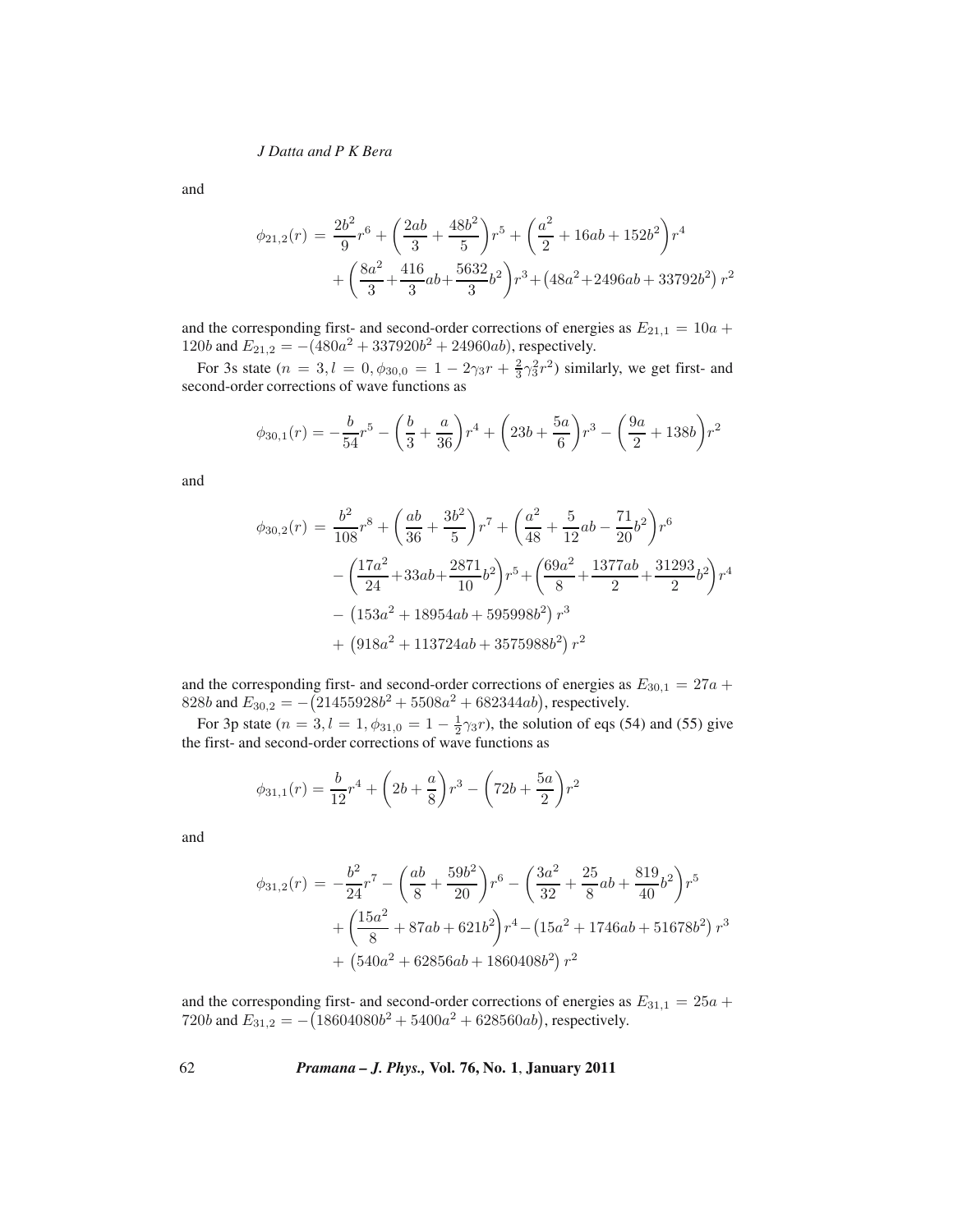For 3d state ( $n = 3$ ,  $l = 2$ ,  $\phi_{30,0} = 1$ ), the solutions of eqs (54) and (55) give the firstand second-order corrections of wave functions as

$$
\phi_{32,1}(r) = -br^3 - \left(36b + \frac{3a}{2}\right)r^2
$$

and

$$
\phi_{32,2}(r) = \frac{b^2}{2}r^6 + \left(\frac{3ab}{2} + \frac{207b^2}{5}\right)r^5 - \left(\frac{3a^2}{8} + \frac{135}{2}ab + \frac{2349}{2}b^2\right)r^4 + \left(9a^2 + 918ab + 24138b^2\right)r^3 + \left(324a^2 + 33048ab + 868968b^2\right)r^2
$$

and the corresponding first- and second-order corrections of energies as  $E_{32,1} = 21a +$ 504b and  $E_{32,2} = -(12165552b^2 + 4536a^2 + 462672ab)$ , respectively.

Charge distributions between pure Coulomb and perturbed Coulomb interactions are shown in figures 1–3.

Here, we have plotted the charge distributions of the 1s, 2s and 3s states for pure Coulomb and perturbed Coulomb interactions upto the second-order corrections of the wave function. It is well known that with increasing principal quantum number  $n$ , the maximum of the charge distribution shifts away from the nucleus; the electron is less tightly bound. According to the radial quantum number  $n_r$ , there are several maxima, a principal maximum and some supplementary maxima. It is observed that similar nature also occurs in perturbed Coulomb system for the values of parameters  $(a, b)$  within the interval  $0 < a \leq 0.0001$  and  $0 < b \leq 0.0001$ . It has been checked that as  $a \to 0$  and



Figure 1. The probability of charge distribution of 1s state for pure Coulomb (green line) and perturbed Coulomb for the parameters  $a = b = 0.01$  (red line) and  $a = b = 0.001$  (blue line).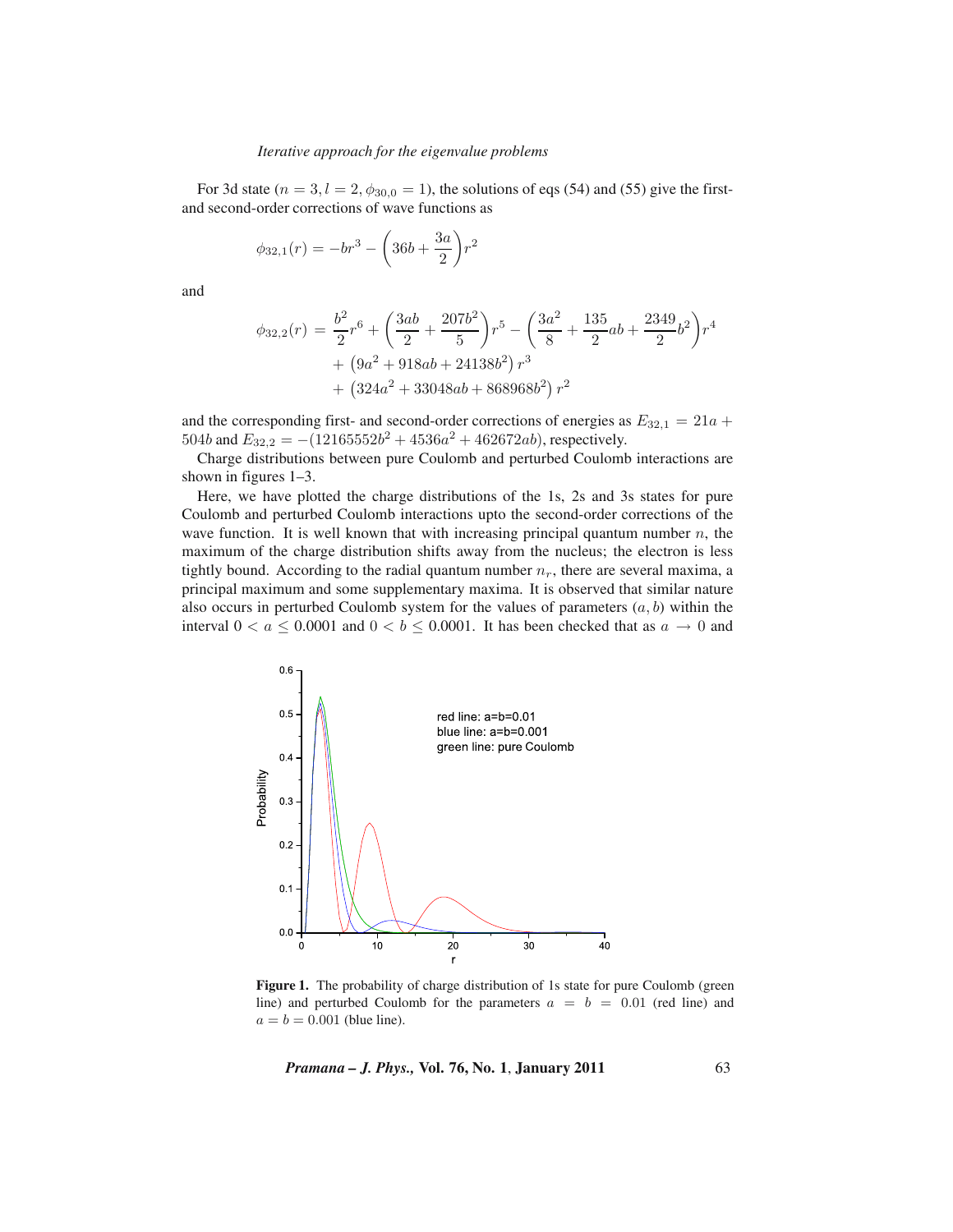*J Datta and P K Bera*



Figure 2. The probability of charge distribution of 2s state for pure Coulomb (green line) and perturbed Coulomb for the parameters  $a = b = 0.005$  (red line) and  $a = b = 0.0001$  (blue line).



Figure 3. The probability of charge distribution of 3s state for pure Coulomb (green line) and perturbed Coulomb for the parameters  $a = b = 0.005$  (red line) and  $a = b = 0.00001$  (blue line).

 $b \rightarrow 0$ , the probability of charge distribution for the perturbed Coulomb system tends to coincide with the charge distribution of the pure Coulomb. But for  $a, b > 0.0001$  we also observe that, the charge distributions for all states are very large with respect to the unperturbed Coulomb system.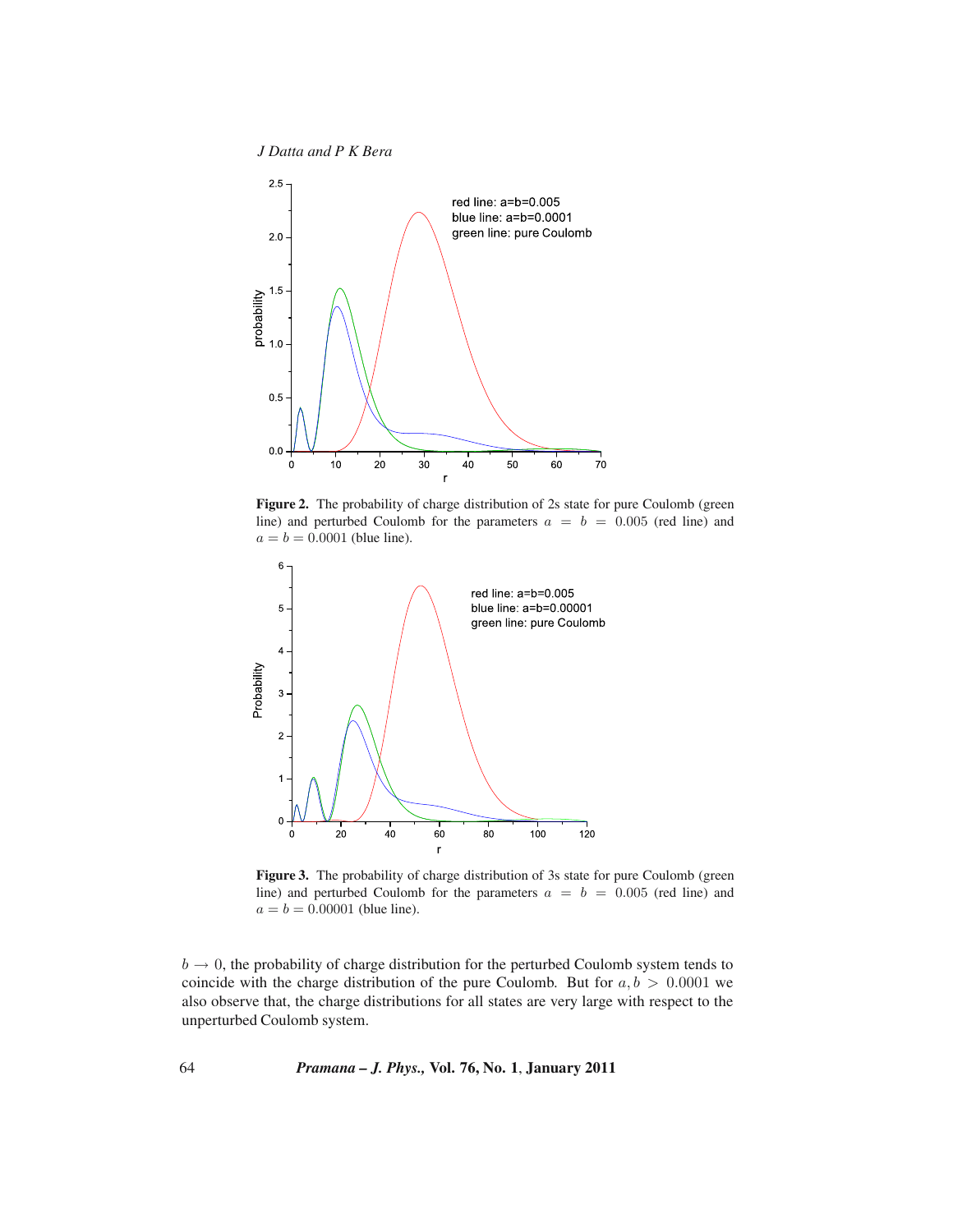# **4. Conclusion**

In this work, an iterative technique within the framework of LDE techniques has been developed for deriving the wave functions and eigenvalues of quartic, sextic and octic anharmonic oscillators in one dimension and spherical anharmonic oscillator and perturbed Coulomb potential in three dimensions. We would like to stress that, although we have displayed the results up to a few orders in the perturbative expansion, it is very easy to push the calculation to any order, as the method only requires the solution of algebraic equations order by order. Apart from the theoretical interest, this simple technique can be used to look for and to obtain polynomial solutions to eigenvalue problems of Schrödinger type and similarly for polynomial solution of quasi-exactly solvable models in quantum mechanics [20]. The study of the quartic, sextic and octic anharmonic potentials in one dimension have applications in nonlinear mechanics, molecular physics, quantum optics, nuclear physics and field theory [21].

Unfortunately, the study of these anharmonic potentials have not been carried out further. This approach may be used to analyse disorder system [22], to study the slow role potential inflationary model [23] and the Bose–Einstein condensation problems [24]. The present formalism can also be generalized to all the polynomial forces of the form

$$
V_m(r) = Ar^{2m} + Br^{2m-1} + \dots + \frac{F}{r} + \frac{G}{r^2},
$$

as an alternative treatment to the works in [25] and the references therein. We conclude by noting that the LDE technique can be used for non-perturbative as well as perturbative systems to find approximate solutions of eigenvalue problems and this technique is equivalent to modified homotopy perturbation method [26] upto a few order.

# **References**

- [1] Ia B Zel'dovich, *Sov. Phys. JETP* **4**, 942 (1957) V S Polikanov, *Sov. Phys. JETP* **25**, 882 (1967) T Imbo and U Sukhatme, *Am J. Phys.* **52**, 140 (1984)
- [2] S M Ikhdair and R Sever, *Int. J. Mod. Phys.* **C18**, 1571 (2007)
- [3] D P Dutta and S Mukherjee, *J. Phys. A: Math. Gen.* **15**, 2368 (1982)
- [4] J Killingbeck, *Phys. Lett.* **A65**, 87(1978); *Phys. Lett.* **A67**, 13 (1978)
- [5] L Landay and E Lifshits, *Quantum mechanics, non-relativistic theory*, 3rd edn (Pergamon, 1991) p. 691
- [6] C M Bender and L M A Bettencourt, *Phys. Rev. Lett.* **77**, 4114 (1996) P Amore, A Aranda and A De Pace, *J. Phys. A: Math. Gen.* **37**, 3515 (2004) P Amore, A Aranda, A De Pace and J A Lopez, *Phys. Lett.* **A329**, 451 (2004) I A Ivanov, *Phys. Lett.* **A322**, 194 (2004) G F Chen, *J. Phys. A: Math. Gen.* **34**, 757 (2001)
- [7] E Delabaere and D T Trinh, *J. Phys. A: Math. Gen.* **33**, 8771 (2000) C M Bender, S Boettcher and P N Meisinger, *J. Math. Phys.* **40**, 2201 (1999) O Mustafa and M Znojil, *J. Phys. A: Math. Gen.* **35**, 8929 (2002) M Znojil, *J. Phys. A: Math. Gen.* **32**, 7419 (1999)
- [8] P Amore, A Aranda and A De Pace, *J. Phys.* **A37**, 3515 (2004)